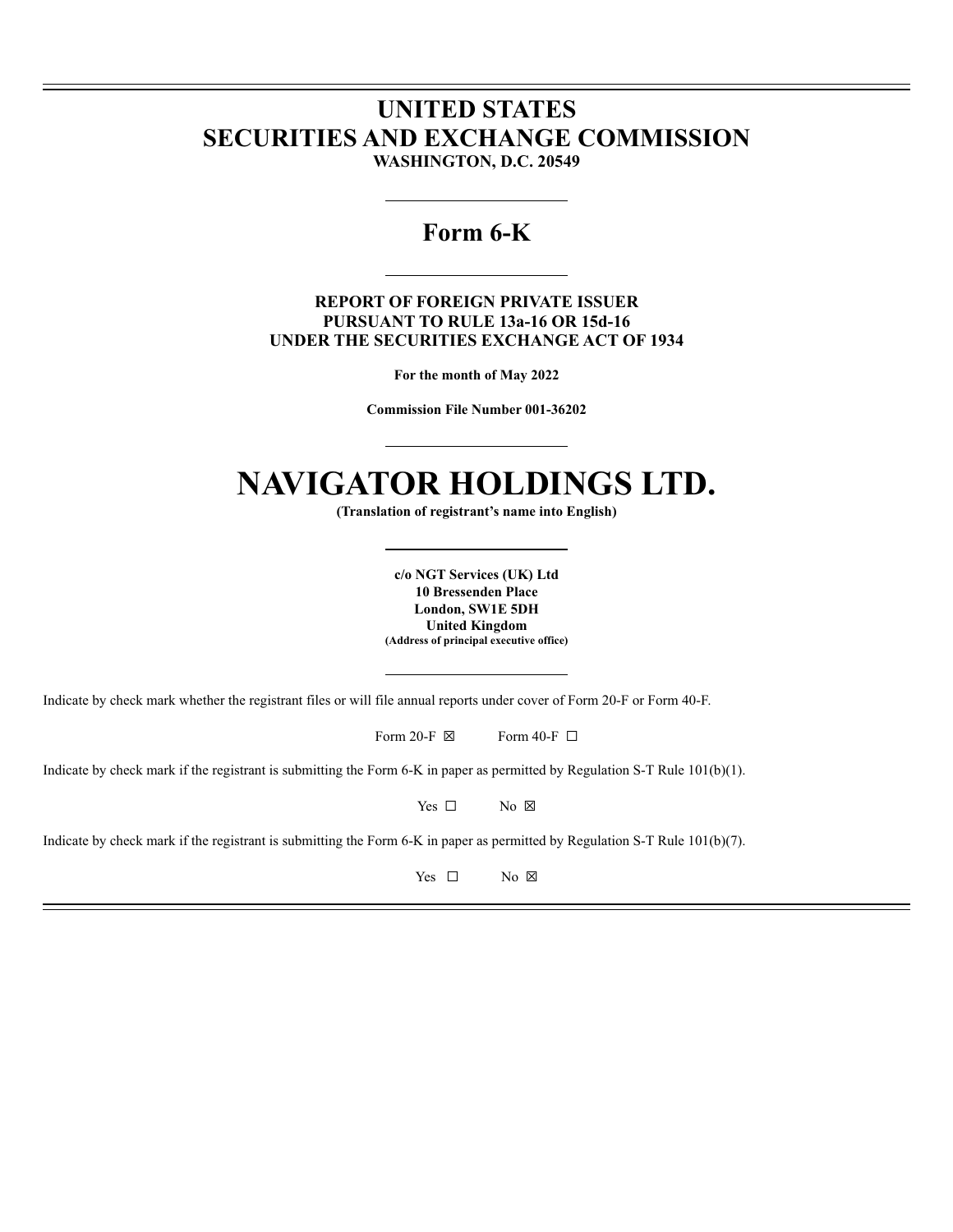#### **INFORMATION CONTAINED IN THIS FORM 6-K REPORT**

Attached to this Report on Form 6-K as Exhibit 1 is a copy of the press release issued by Navigator Holdings Ltd. on May 23, 2022: Navigator Holdings Ltd. Preliminary First Quarter 2022 Results (Unaudited).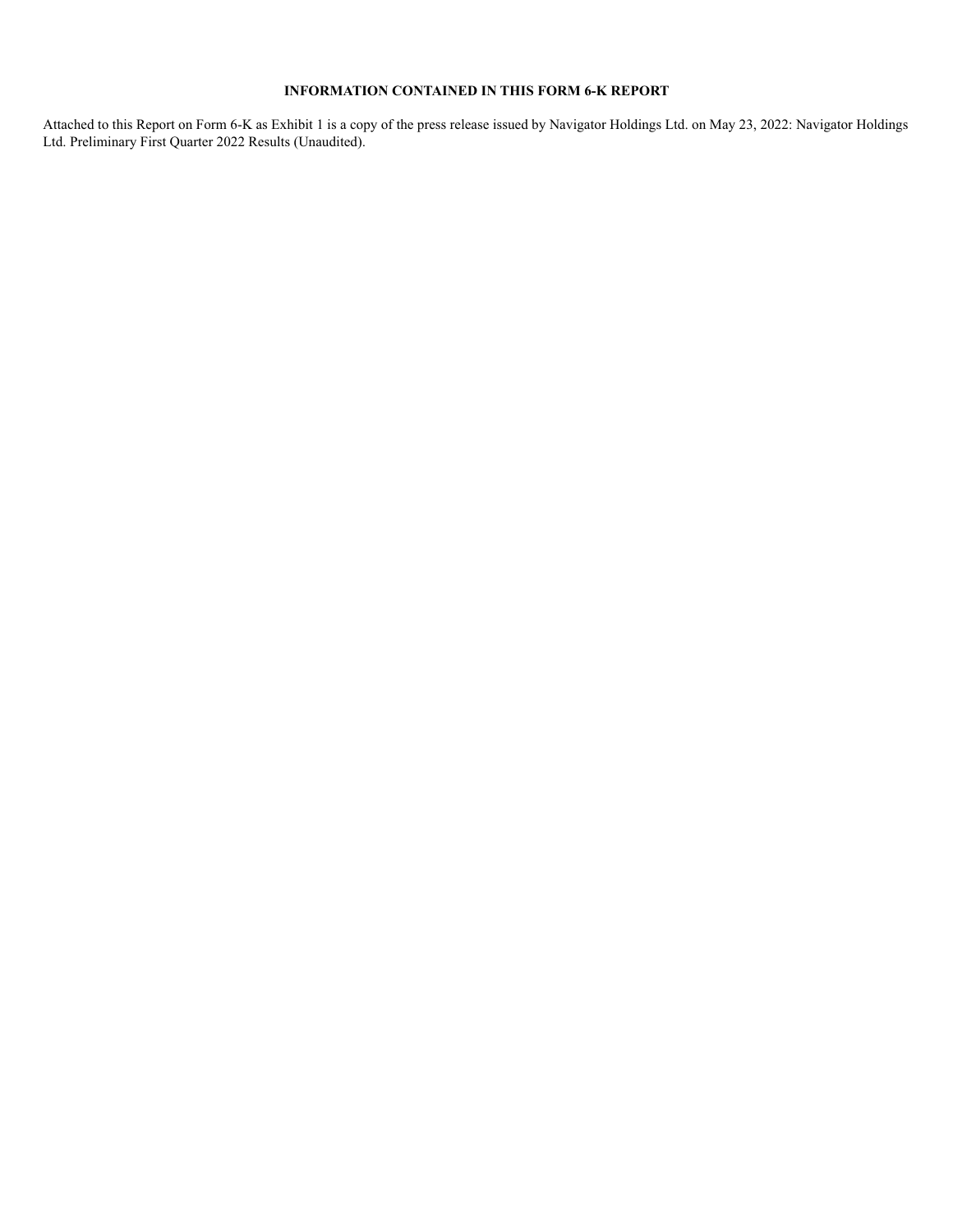Pursuant to the requirements of the Securities Exchange Act of 1934, the registrant has duly caused this report to be signed on its behalf by the undersigned, thereunto duly authorized.

**NAVIGATOR HOLDINGS LTD.**

Date: May 23, 2022 By: /s/ Niall J Nolan

Name: Niall J Nolan<br>Title: Chief Financi Chief Financial Officer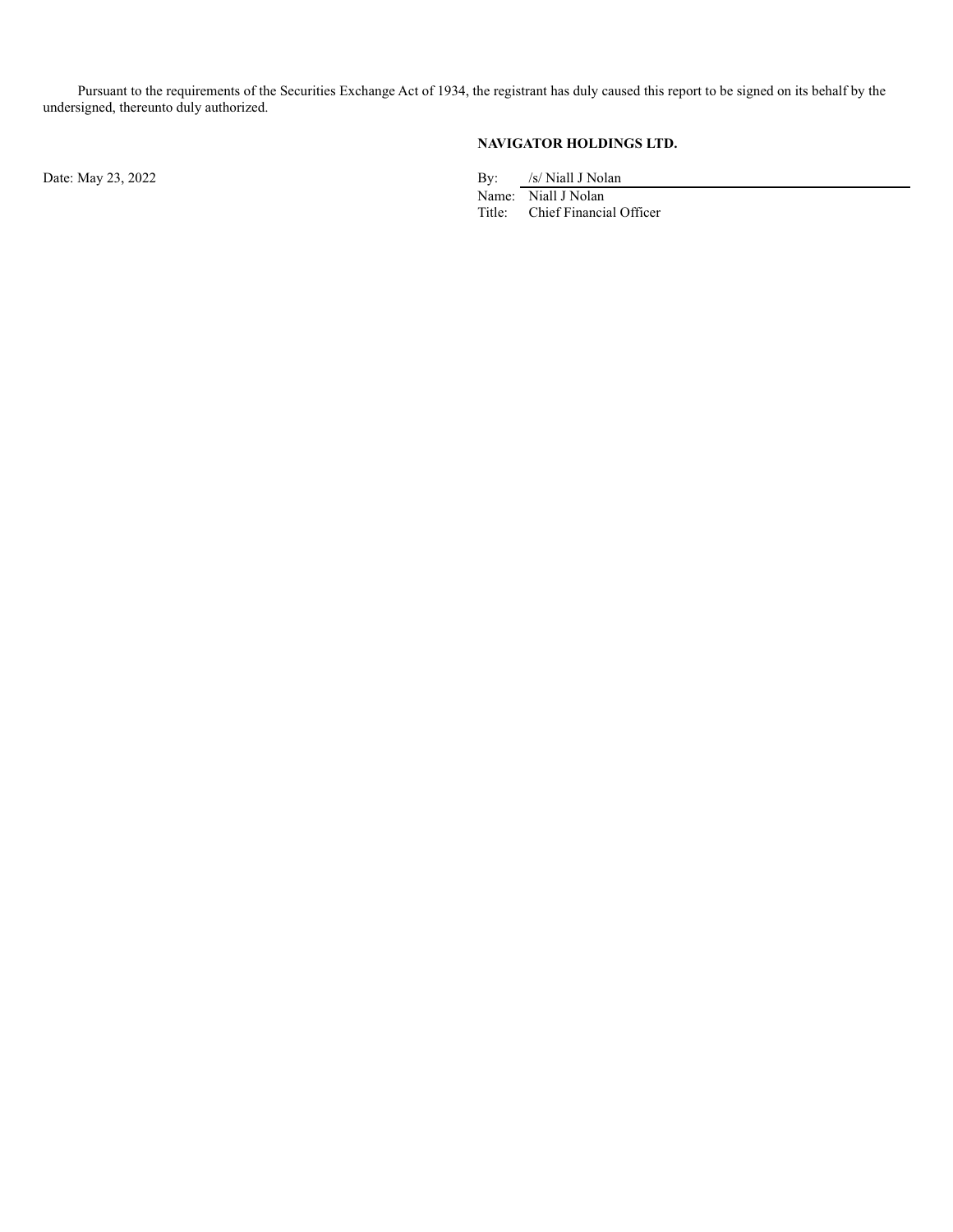#### **NAVIGATOR HOLDINGS LTD. PRELIMINARY FIRST QUARTER 2022 RESULTS (UNAUDITED)**

#### *Highlights*

- Navigator Holdings Ltd. (the "Company", "we", "our" and "us") (NYSE: NVGS) reported operating revenue of \$119.8 million for the three months ended March 31, 2022, compared to \$85.7 million for the three months ended March 31, 2021.
- Net income was \$27.0 million for the three months ended March 31, 2022, compared to \$2.8 million for the three months ended March 31, 2021.
- Earnings per share was \$0.35 for the three months ended March 31, 2022, compared to \$0.05 for the three months ended March 31, 2021. Earnings per share, adjusted to exclude unrealized gain on non-designated derivative instruments of \$15.2 million and the foreign currency exchange loss on the senior secured bonds of \$0.8 million was \$0.16 for the three months ended March 31, 2022, compared to \$0.04 for the three months ended March 31, 2021.
- Adjusted EBITDA(1) was a record \$55.7 million for the three months ended March 31, 2022, compared to \$31.0 million for the three months ended March 31, 2021.
- Fleet utilization was 89.5% for the three months ended March 31, 2022, compared to 88.2% for the three months ended March 31, 2021.
- The ethylene export marine terminal at Morgan's Point, Texas on the Houston Ship Channel (the "Marine Export Terminal") had throughput volumes of approximately 267,110 tons for the three months ended March 31, 2022, compared to 90,376 tons for the three months ended March 31, 2021.
- On January 14, 2022, the Company sold *Navigator Neptune*, a 2000 built 22,000 cbm ethylene carrier for \$21.0 million.
- On March 7, 2022, the Company sold the *Happy Bird*, a 1999 built 8,600 cbm LPG carrier for \$6.1 million.
- Debt reduced by \$22.9 million during the three months ended March 31, 2022, with cash, cash equivalents and restricted cash standing at \$168.1 million as of March 31, 2022.

The Company's financial information for the quarter ended March 31, 2022, included in this press release is preliminary and unaudited and is subject to change in connection with the completion of the Company's quarter end close procedures and further financial review. Actual results may differ as a result of the completion of the Company's quarter end closing procedures, review adjustments and other developments that may arise between now and the time such financial information for the quarter ended March 31, 2022, is finalized.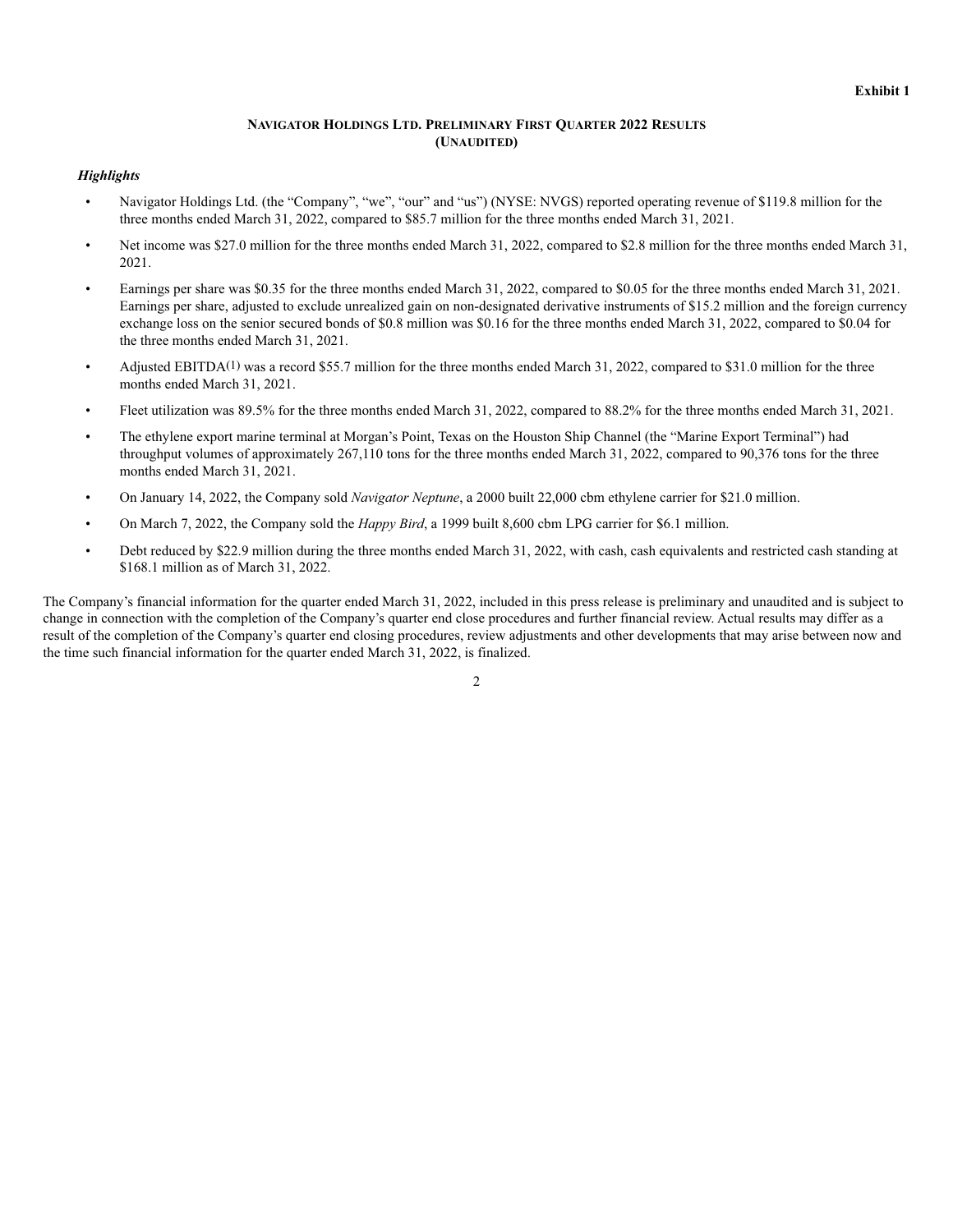#### Effect of Russian Invasion of Ukraine

We currently have four charterparties with a Russian counterparty that were entered into in 2012 and 2017, two of which expire in June 2022 and two that expire in December 2023. These charterparties cannot be terminated without the consent of both parties, unless the counterparty was to become a sanctioned entity or our dealings with that counterparty were to be otherwise prohibited by sanctions, which would render the charters void. The charter parties that expire in June 2022, will not be extended and both vessels have instead been chartered for a 12 month period with a leading Nordic producer of petrochemicals.

At the beginning of the Russian invasion of Ukraine, we had employed an aggregate of approximately 120 Russian and Ukrainian officers on board our vessels, many of whom were on the same vessels. We have thus far only experienced solidarity onboard and have had no issues in operating these vessels. The total number of combined Russian and Ukrainian officers has reduced to below 100 on our vessels. We continue to monitor this situation closely, and there may be restrictions, logistical challenges or an inability to employ both nationalities in the near future.

#### Marine Export Terminal

Ethylene throughput for the first quarter of 2022 at the Marine Export Terminal totaled 267,110 metric tons. Throughput to international markets in each of January and March 2022 exceeded 100,000 metric tons, affirming the capability of the terminal to export above the nameplate capacity of one million metric tons per year. February 2022 experienced less volume due to reduced ethylene demand leading up to the Lunar New Year and the Winter Olympics being held in China. April and May 2022 volumes remain strong at around 100,000 metric tons, reflecting demand from producers and end users for competitively priced U.S. ethylene monomers.

#### Shipping Trends

The handysize semi-refrigerated and fully-refrigerated 12 month time charter rate assessment increased by \$5,000 per calendar month ("pcm") and \$15,000 pcm, respectively, during the first quarter of 2022, to \$685,000 pcm and \$635,000 pcm, respectively, with the most recent weekly shipbroker reports showing a further increase to \$705,000 pcm and \$650,000 pcm, respectively. The handysize ethylene 12 month time charter assessment has increased from \$875,000 pcm at the beginning of 2022 to a current level of \$900,000 pcm.

The rise in shipping rates can generally be ascribed to three principal underlying factors. First, the Ukrainian conflict is disrupting traditional supply sources, challenging the historical sourcing of product supply from the closest geographical location. European customers are increasingly looking further afield when sourcing products, which results in longer seaborne voyages for the gas shipping industry. This is true for all the products we transport, across LPGs, petrochemicals and ammonia. Secondly, U.S. natural gas liquid ("NGL") production and exports are on the rise. According to EIA, U.S. propane production for April 2022 is 7% above the level for April 2021 and is likely to be the highest level on record since the commencement of shale gas production. Seaborne export volumes of propane during April 2022 were up 14% compared to April 2021. Increased production and exports are also seen across other NGLs and derivative products. U.S. ethylene exports reached a record high of 137,000 metric tons during April 2022 bringing incremental demand for seaborne transport. Thirdly, there is less substitution effect across the gas carrier segments. Increased U.S. exports of LPG are providing incremental shipping demand, which is positive for larger gas carriers, which in turn reduces competition from other size categories within the LPG shipping segment. This dynamic also applies to the handysize segment. When ethylene capable vessels are employed in ethylene or ethane trades, and when fully-refrigerated vessels are employed in ammonia trades, there are less vessels competing for LPG and the more straightforward petrochemicals, which in turn is positive for the semi-refrigerated sub-segment of the handysize vessels. One recent example was a charter extension for four semi-refrigerated vessels currently employed carrying LPG from the west coast of North America, which achieved a charter rate increase of approximately twenty percent over the charter rate agreed a year ago.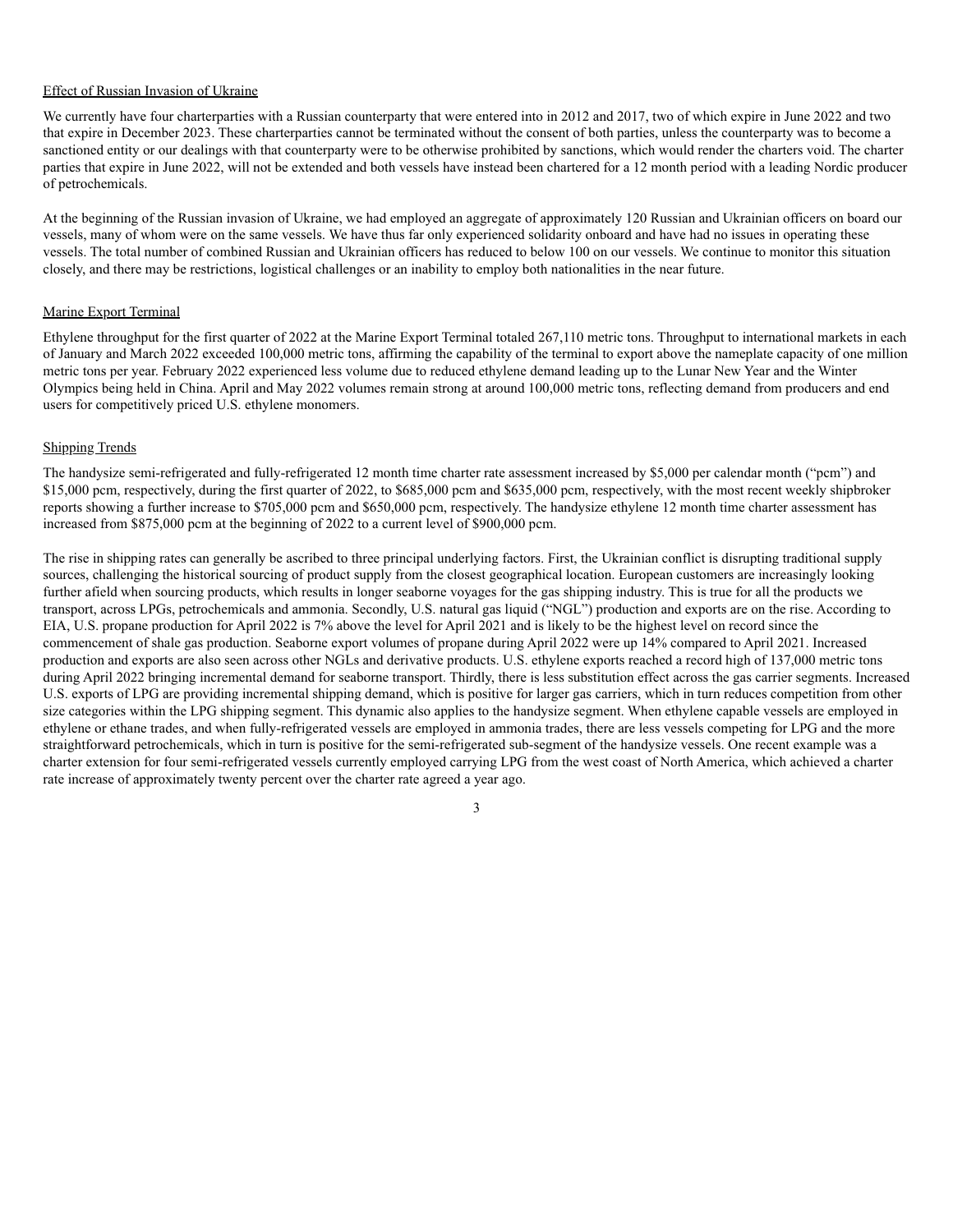#### *Factors Affecting Comparability*

You should consider the following factors when evaluating our historical financial performance and assessing our future prospects:

- *We have been significantly increasing the size of our fleet.* In August 2021, the Company entered into a transaction (the "Ultragas Transaction") with Naviera Ultranav Limitada ("Ultranav") to combine the Ultragas ApS ("Ultragas") fleet and business activities with Navigator, by acquiring two entities, Othello Shipping Company S.A. with its 18 wholly owned vessel owning entities and Ultragas, (the vessels' operator) with its subsidiary (Ultraship ApS, the in-house technical manager), and associated entities UltraShip Crewing and Unigas Intl B.V. (the pool in which 11 of the 18 vessels operated). The acquired fleet comprised:
	- seven modern 22,000cbm handysize semi-refrigerated vessels, similar to those operated by us;
	- five smaller 12,000cbm ethylene vessels and six gas carriers in the 3,770-9,000cbm range, three of which are ethylene capable, all of which were commercially managed by the Unigas Pool at the time of the Ultragas Transaction.
- *We will have different financing arrangements.* Our current financing arrangements may not be representative of our historical arrangements or the arrangements we will enter into in the future. We may amend our existing credit facilities or enter into other financing arrangements.
	- In August 2021, as a result of the acquisition of Othello Shipping Company S.A. from Ultranav, the Company assumed the existing loan facilities relating to the vessels acquired, consisting of five bank loans, secured on a total of 13 of the 18 vessels acquired. The bank loans have half yearly aggregate repayments of approximately \$13.5 million, mature starting in 2025 and accrue interest at U.S. Libor plus a margin of between 1.9% and 2.65%. In each case U.S. Libor is fixed by an interest rate swap of approximately 2.0%. The financial covenants on these five bank loans were modified to be consistent with those of the Company's other credit facilities.
- *Our results are affected by fluctuations in the fair value of our derivative instruments.* The change in fair value of our derivative instruments is included in our net income, which has fluctuated significantly as forward interest rates or currency exchange rates fluctuate.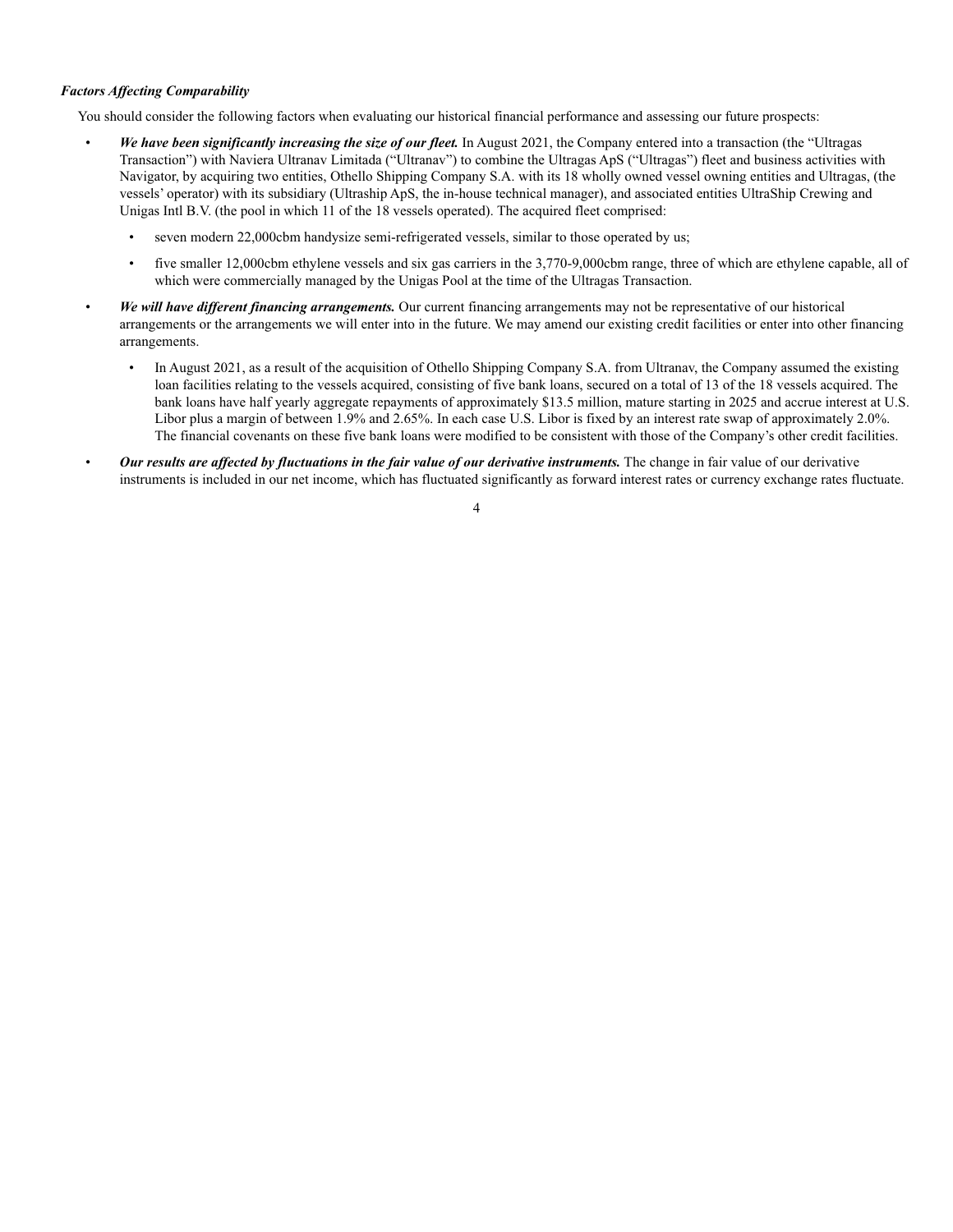#### **Results of Operations for the Three Months Ended March 31, 2022 Compared to the Three Months Ended March 31, 2021**

The following table compares our operating results for the three months ended March 31, 2021 and 2022:

|                                                               | <b>Three Months</b><br><b>Ended</b> |                                                                        |              | <b>Three Months</b><br>Ended | Percentage |
|---------------------------------------------------------------|-------------------------------------|------------------------------------------------------------------------|--------------|------------------------------|------------|
|                                                               |                                     | March 31, 2022<br>March 31, 2021<br>(in thousands, except percentages) |              |                              | Change     |
| Operating revenues                                            | \$                                  | 80,508                                                                 | $\mathbf{s}$ | 100,396                      | 24.7%      |
| Operating revenues - Unigas Pool                              |                                     |                                                                        |              | 13,504                       |            |
| Operating revenues - Luna Pool collaborative arrangements     |                                     | 5,240                                                                  |              | 5,877                        | 12.2%      |
| Total operating revenues                                      | \$                                  | 85,748                                                                 | \$           | 119,777                      | 39.7%      |
| Expenses:                                                     |                                     |                                                                        |              |                              |            |
| Brokerage commissions                                         |                                     | 1.193                                                                  |              | 1,407                        | 17.9%      |
| Voyage expenses                                               |                                     | 15,616                                                                 |              | 20,796                       | 33.2%      |
| Voyage expenses - Luna Pool collaborative arrangements        |                                     | 4,132                                                                  |              | 4,590                        | 11.1%      |
| Vessel operating expenses                                     |                                     | 26,992                                                                 |              | 38,051                       | 41.0%      |
| Depreciation and amortization                                 |                                     | 19,273                                                                 |              | 31,462                       | 63.2%      |
| General and administrative costs                              |                                     | 6,280                                                                  |              | 6,343                        | $1.0\%$    |
| Profit from sale of vessel                                    |                                     |                                                                        |              | (478)                        |            |
| Other income                                                  |                                     | (72)                                                                   |              | (89)                         | 23.6%      |
| Total operating expenses                                      | \$                                  | 73,414                                                                 | \$           | 102,082                      | 39.0%      |
| Operating income                                              | $\mathbf{\hat{s}}$                  | 12,334                                                                 | $\mathbf{s}$ | 17,695                       | 43.5%      |
| Other income/(expense)                                        |                                     |                                                                        |              |                              |            |
| Foreign currency exchange gain/(loss) on senior secured       |                                     |                                                                        |              |                              |            |
| bonds                                                         |                                     | 8                                                                      |              | (777)                        |            |
| Unrealized gain on non-designated derivative instruments      |                                     | 547                                                                    |              | 15,242                       | 2,686.5%   |
| Interest expense                                              |                                     | (8,961)                                                                |              | (10, 963)                    | 22.3%      |
| Interest income                                               |                                     | 31                                                                     |              | 87                           | 180.6%     |
| Income before taxes and share of result of equity method      |                                     |                                                                        |              |                              |            |
| investments                                                   | $\mathbb{S}$                        | 3,959                                                                  | \$           | 21,284                       | 437.6%     |
| Income taxes                                                  |                                     | (145)                                                                  |              | (393)                        | 171.0%     |
| Share of result of equity method investments                  |                                     | (605)                                                                  |              | 6,503                        |            |
| Net income                                                    | \$                                  | 3,209                                                                  | \$           | 27,394                       | 753.7%     |
| Net income attributable to non-controlling interest           |                                     | (389)                                                                  |              | (356)                        | $(8.5\%)$  |
| Net income attributable to stockholders of Navigator Holdings |                                     |                                                                        |              |                              |            |
| Ltd.                                                          | \$                                  | 2,820                                                                  | \$           | 27,038                       | 858.8%     |

*Operating Revenues*. Operating revenues, net of address commissions, was \$100.4 million for the three months ended March 31, 2022, an increase of \$19.9 million or 24.7% compared to \$80.5 million for the three months ended March 31, 2021. This increase was primarily due to:

- an increase in operating revenues of approximately \$10.2 million attributable to an increase in vessel available days of 529 days, or 15.8% for the three months ended March 31, 2022, compared to the three months ended March 31, 2021. This increase was primarily as a result of seven additional handysize vessels joining the fleet as part of the Ultragas Transaction, off-set by a reduction in available days following the sale of *Navigator Neptune*;
- an increase in operating revenues of approximately \$3.4 million attributable to an increase in average monthly time charter equivalent rates, which increased to an average of approximately \$22,933 per vessel per day (\$697,549 per vessel per calendar month) for the three months ended March 31, 2022, compared to an average of approximately \$21,956 per vessel per day (\$667,830 per vessel per calendar month) for the three months ended March 31, 2021;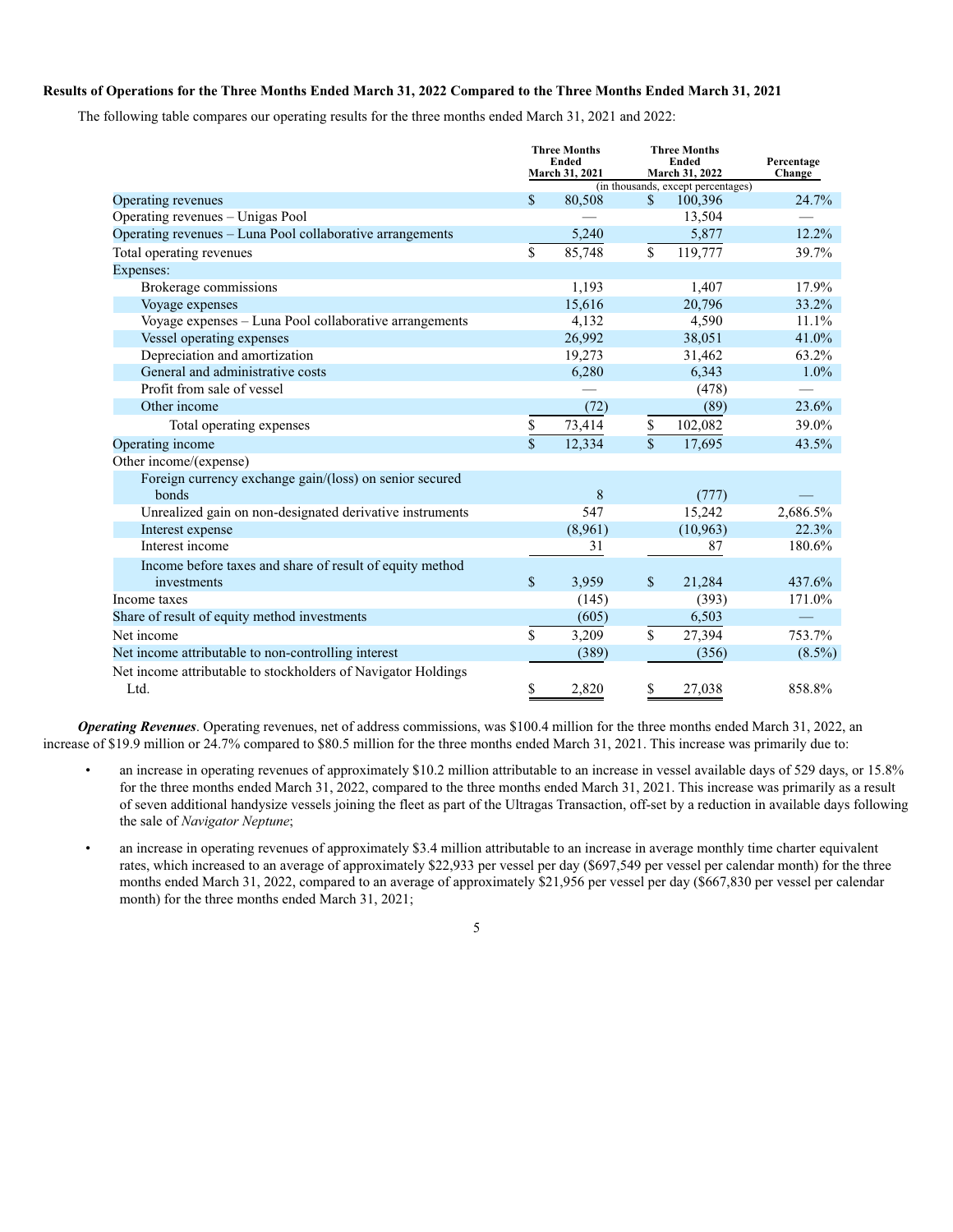- an increase in operating revenues of approximately \$1.1 million attributable to an increase in fleet utilization, which rose to 89.5% for the three months ended March 31, 2022, compared to 88.2% for the three months ended March 31, 2021; and
- an increase in operating revenues of approximately \$5.2 million primarily attributable to an increase in pass through voyage costs, associated with the additional vessels joining the fleet for the three months ended March 31, 2022, compared to the three months ended March 31, 2021.

The following table presents selected operating data for the three months ended March 31, 2021 and 2022, which we believe are useful in understanding the basis for movement in our operating revenues. It does not include our nine owned smaller vessels in the independent commercially managed Unigas Pool or the five Pacific Gas owned vessels in our Luna Pool.

|                                                  | <b>Three Months</b><br>Ended | <b>Three Months</b><br>Ended |
|--------------------------------------------------|------------------------------|------------------------------|
|                                                  | <b>March 31, 2021</b>        | <b>March 31, 2022</b>        |
| <b>Fleet Data:</b>                               |                              |                              |
| Weighted average number of vessels               | 38.0                         | 44.2                         |
| Ownership days                                   | 3,420                        | 3,974                        |
| Available days                                   | 3,350                        | 3,879                        |
| Operating days                                   | 2.956                        | 3,471                        |
| Fleet utilization                                | 88.2%                        | 89.5%                        |
| Average daily time charter equivalent rate $(*)$ | \$<br>21,956                 | 22,933<br>S                  |

**\* Non-GAAP Financial Measure—Time charter equivalent:** Time charter equivalent ("TCE") rate is a measure of the average daily revenue performance of a vessel. TCE is not calculated in accordance with U.S. GAAP. For all charters, we calculate TCE by dividing total operating revenues (excluding collaborative arrangements and revenues from the Unigas Pool), less any voyage expenses (excluding collaborative arrangements), by the number of operating days for the relevant period. TCE rates exclude the effects of the collaborative arrangements, as operating days and fleet utilization, on which TCE rates are based, are calculated for our owned vessels, and not the average of all pool vessels. Under a time charter, the charterer pays substantially all of the vessel voyage related expenses, whereas for voyage charters, also known as spot market charters, we pay all voyage expenses. TCE rate is a shipping industry performance measure used primarily to compare period-to-period changes in a company's performance despite changes in the mix of charter types (i.e., spot charters, time charters and contracts of affreightment) under which the vessels may be employed between the periods. We include average daily TCE rate, as we believe it provides additional meaningful information in conjunction with net operating revenues, because it assists our management in making decisions regarding the deployment and use of our vessels and in evaluating their financial performance. Our calculation of TCE rate may not be comparable to that reported by other companies.

#### *Reconciliation of Operating Revenues to TCE rate*

The following table represents a reconciliation of operating revenues to TCE rate. Operating revenues are the most directly comparable financial measure calculated in accordance with U.S. GAAP for the periods presented.

|                                                        |   | <b>Three Months</b><br>Ended<br>March 31, 2021<br>(in thousands, except operating days |   | <b>Three Months</b><br>Ended<br>March 31, 2022 |  |  |
|--------------------------------------------------------|---|----------------------------------------------------------------------------------------|---|------------------------------------------------|--|--|
|                                                        |   | and average daily time charter equivalent rate)                                        |   |                                                |  |  |
| <b>Fleet Data:</b>                                     |   |                                                                                        |   |                                                |  |  |
| Operating revenues (excluding collaborative            |   |                                                                                        |   |                                                |  |  |
| arrangements)                                          | S | 80,508                                                                                 | S | 100.396                                        |  |  |
| Voyage expenses (excluding collaborative arrangements) |   | 15,616                                                                                 |   | 20,796                                         |  |  |
| Operating revenues less Voyage expenses                |   | 64,892                                                                                 |   | 79,600                                         |  |  |
| Operating days                                         |   | 2,956                                                                                  |   | 3,471                                          |  |  |
| Average daily time charter equivalent rate             | S | 21.956                                                                                 | S | 22.933                                         |  |  |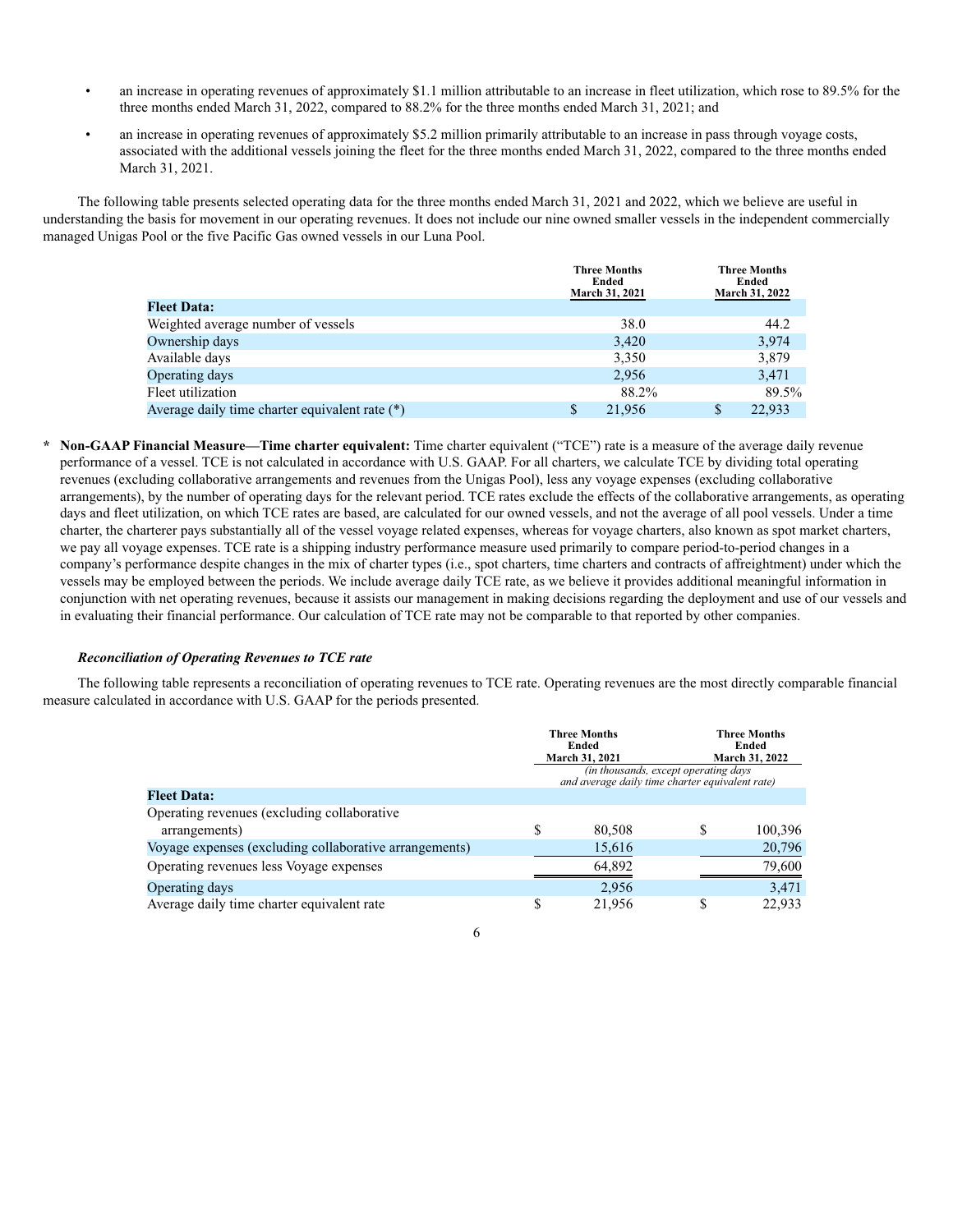*Operating Revenues – Unigas Pool*. Operating revenues – Unigas Pool was \$13.5 million for the three months ended March 31, 2022 and represents our share of the revenues earned from our nine vessels (following the sale of the *Happy Bird* on March 7, 2022*)* operating within the Unigas Pool, based on agreed pool points. These vessels were acquired as part of the Ultragas Transaction in August 2021, and therefore there are no Operating Revenues—Unigas Pool for the three months ended March 31, 2021.

*Operating Revenues – Luna Pool Collaborative Arrangements*. Pool earnings are aggregated and then allocated (after deducting pool overheads and managers fees) to the Pool Participants in accordance with the Pooling Agreement. Operating revenues—Luna Pool collaborative arrangements was \$5.9 million for the three months ended March 31, 2022, compared to \$5.2 million for the three months ended March 31, 2021 and represents our share of pool net revenues generated by the other participant's vessels in the pool. The Luna Pool, which comprises nine of the Company's ethylene vessels and five ethylene vessels from Pacific Gas Pte. Ltd., focuses on the transportation of ethylene and ethane to meet the growing demands of our customers.

*Brokerage Commissions*. Brokerage commissions, which typically vary between 1.25% and 2.5% of operating revenues, increased by \$0.2 million or 17.9% to \$1.4 million for the three months ended March 31, 2022, from \$1.2 million for the three months ended March 31, 2021, primarily due to an increase in operating revenues on which brokerage commissions are based.

*Voyage Expenses.* Voyage expenses increased by \$5.2 million or 33.2% to \$20.8 million for the three months ended March 31, 2022, from \$15.6 million for the three months ended March 31, 2021. This increase is primarily due to voyage expenses of the additional seven handysize vessels acquired as part of the Ultragas Transaction. These voyage expenses are pass through costs, corresponding to an increase in operating revenues of the same amount.

*Voyage Expenses – Luna Pool Collaborative Arrangements*. Voyage expenses – Luna Pool collaborative arrangements were \$4.6 million for the three months ended March 31, 2022, compared to \$4.1 million for the three months ended March 31, 2021. These voyages expenses – Luna Pool collaborative arrangements represent the other participant's share of pool net revenues generated by our vessels in the pool. The net effect after deducting operating revenues – Luna Pool collaborative arrangements was that the other participant's vessels contributed \$1.3 million to our vessels in the Luna Pool for the three months ended March 31, 2022, compared to the other participant's vessels contributing \$1.1 million to our vessels for the three months ended March 31, 2021.

*Vessel Operating Expenses*. Vessel operating expenses increased by \$11.1 million or 41.0% to \$38.1 million for the three months ended March 31, 2022, from \$27.0 million for the three months ended March 31, 2021, primarily as a result of the additional Ultragas vessels joining the fleet. Average daily vessel operating expenses decreased by \$51 per vessel per day, or 0.6%, to \$7,841 per vessel per day for the three months ended March 31, 2022, compared to \$7,892 per vessel per day for the three months ended March 31, 2021.

*Depreciation and Amortization*. Depreciation and amortization increased by \$12.2 million or 63.2% to \$31.5 million for the three months ended March 31, 2022, from \$19.3 million for the three months ended March 31, 2021. Of this increase, \$5.9 million results from the additional 16 vessels in the fleet, acquired as part of the Ultragas Transaction and \$6.1 million results from the change in the useful economic lives of the vessels in the fleet from 30 years to 25 years. Depreciation and amortization included amortization of capitalized drydocking costs of \$3.7 million and \$2.2 million for the three months ended March 31, 2022 and 2021 respectively.

*Profit from Sale of Vessel*. Profit from sale of vessel for the three months ended March 31, 2022 was \$0.5 million and related to the sale of the vessel *Happy Bird*. The sale of *Navigator Neptune* was at book value, therefore there was no profit or loss on the sale of this vessel.

*General and Administrative Costs*. General and administrative costs increased slightly by \$0.1 million or 1.0% to \$6.3 million for the three months ended March 31, 2022, from \$6.3 million for the three months ended March 31, 2021, primarily as a result of the additional general and administrative costs of Ultragas of \$1.2 million, off-set by a reallocation of technical management costs to vessel operating expenses of \$0.7 million and a reduction of other costs of \$0.3 million including cost reductions associated with the closure of our New York office.

*Other Income*. Other income was \$0.1 million for both the three months ended March 31, 2022 and 2021 and consists of that portion of the management fees for commercial and administrative activities performed by the Company for the Luna Pool, relating to the other participant's vessels.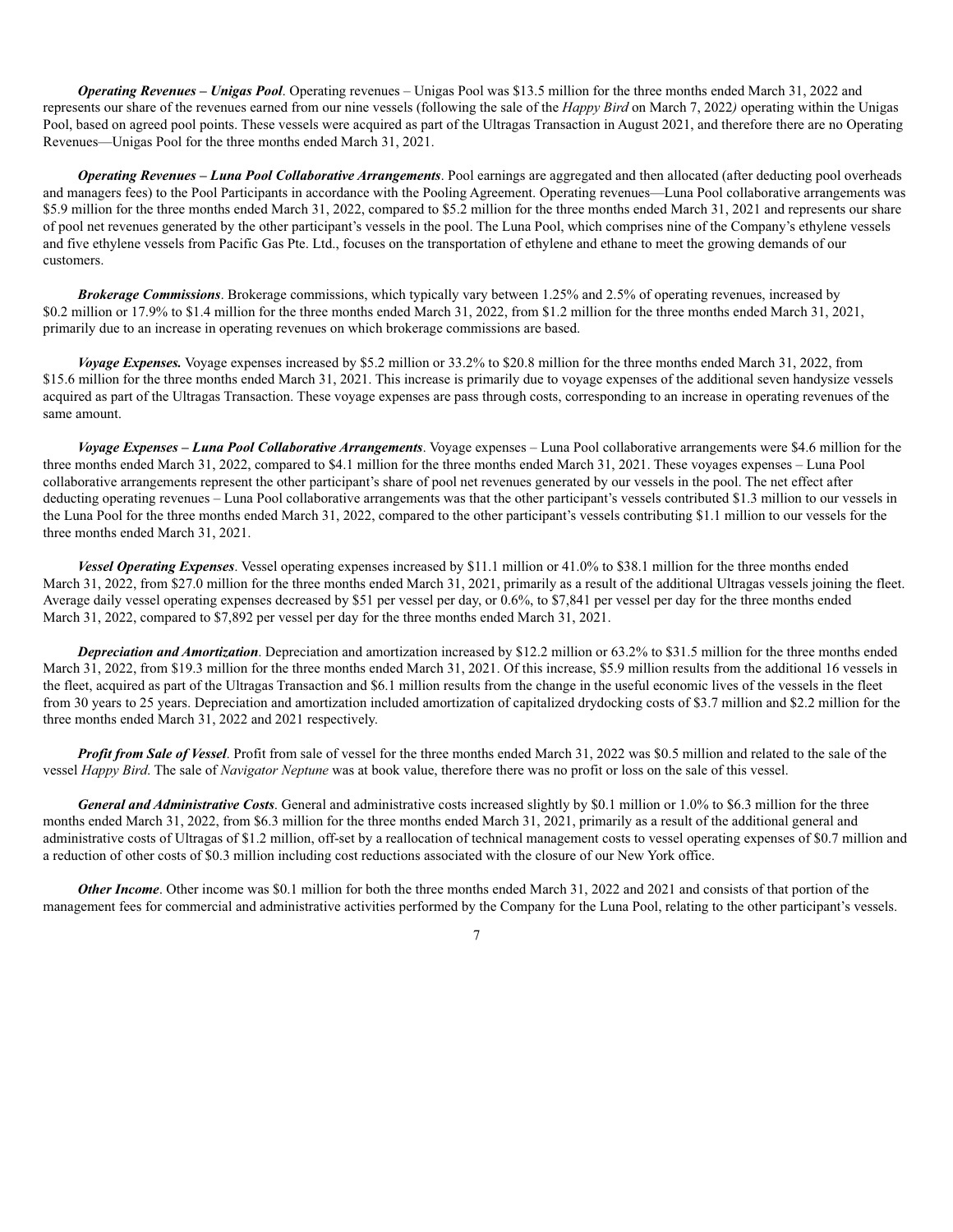#### *Non-operating Results*

*Foreign Currency Exchange Gain/(Loss) on Senior Secured Bonds*. Exchange gains and losses relate to non-cash movements on our 600 million Norwegian Kroner 2018 Bonds which are translated to U.S. Dollar at the prevailing exchange rate as of March 31, 2022. The foreign currency exchange loss of \$0.8 million for the three months ended March 31, 2022, was a result of the Norwegian Kroner strengthening against the U.S. Dollar, being NOK 8.7 to USD 1.0 as of March 31, 2022, compared to NOK 8.8 to USD 1.0 as of December 31, 2021.

*Unrealized Gains on Non-designated Derivative Instruments*. The unrealized gains on non-designated derivative instruments of \$15.2 million for the three months ended March 31, 2022, primarily relates to the fair value gains of our interest rate swaps across a number of our secured term loan and revolving credit facilities of \$13.0 million, as a result of significant increases in forward U.S. Libor rates relative to the fixed rates applicable on these secured term loan and revolving credit facilities; and a gain in our cross-currency interest rate swap of \$2.2 million, which is due to the strengthening of the Norwegian Kroner against the U.S. Dollar. The unrealized gain on our interest rate swaps for the three months ended March 31, 2021, was \$0.3 million in addition to an unrealized gain on the cross-currency interest rate swap of \$0.2 million.

*Interest Expense*. Interest expense increased by \$2.0 million, or 22.3%, to \$11.0 million for the three months ended March 31, 2022, from \$9.0 million for the three months ended March 31, 2021. This is primarily as a result of interest on the additional debt assumed as part of the Ultragas Transaction in August 2021.

*Income Taxes*. Income taxes related to taxes on our subsidiaries incorporated in the United States of America, United Kingdom, Poland and Singapore and our consolidated variable interest entity ("VIE"), incorporated in Malta. For the three months ended March 31, 2022, we had a tax charge of \$0.4 million compared to taxes of \$0.1 million for the three months ended March 31, 2021, with the increase primarily being as a result of taxes on our portion of the profits from the Marine Export Terminal.

*Share of Result of Equity Method Investments*. The share of result of the Company's 50% ownership in the joint venture that owns the Marine Export Terminal (the "Export Terminal Joint Venture") was income of \$6.5 million for the three months ended March 31, 2022, compared to a loss of \$0.6 million for the three months ended March 31, 2021. This increase is primarily as a result of increased volumes exported through the Marine Export Terminal, which were 267,110 tons for the three months ended March 31, 2022, compared to 90,376 tons for the three months ended March 31, 2021, following mechanical integrity concerns on the pipeline carrying the ethylene from the caverns at Mont Belvieu to the Marine Export Terminal in February and March 2021.

*Non-Controlling Interest.* We entered into a sale and leaseback arrangement in November 2019 with a wholly-owned special purpose vehicle ("lessor SPV") of a financial institution. Although we do not hold any equity investments in this lessor SPV, we have determined that we are the primary beneficiary of this entity and accordingly, we are required to consolidate this VIE into our financial results. Thus, the income attributable to the financial institution of \$0.4 million is presented as the non-controlling interest in our financial results for both the three months ended March 31, 2022 and 2021.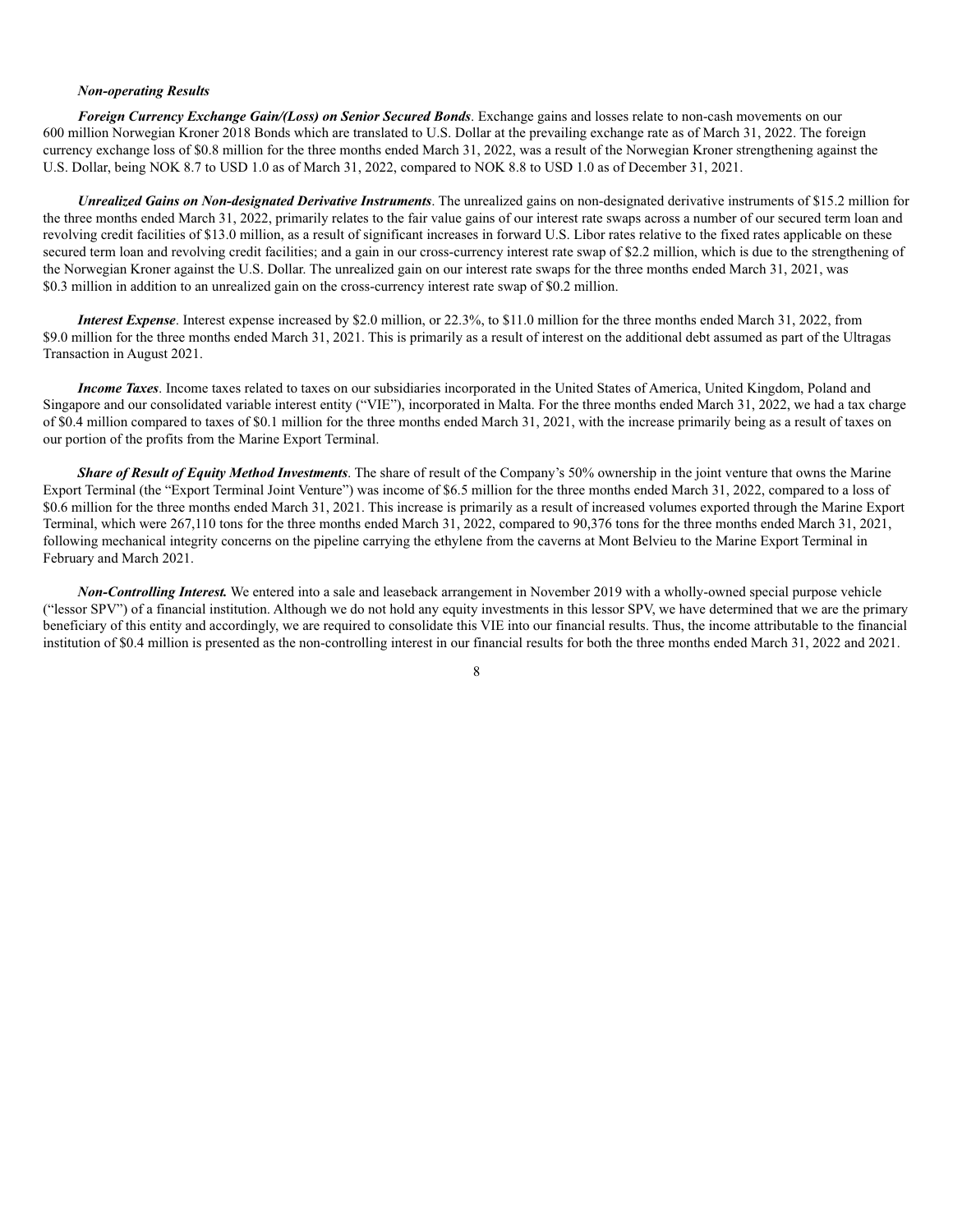#### **Reconciliation of Non-GAAP Financial Measures**

The following table sets forth a reconciliation of net income to EBITDA and Adjusted EBITDA for the three months ended March 31, 2021 and 2022:

|                                                               | Three months ended<br>March 31.<br>2021<br>(in thousands) | March 31.<br>2022 |  |
|---------------------------------------------------------------|-----------------------------------------------------------|-------------------|--|
| Net income                                                    | \$3,209                                                   | \$27,394          |  |
| Net interest expense                                          | 8.930                                                     | 10,876            |  |
| Income taxes                                                  | 145                                                       | 393               |  |
| Depreciation and amortization                                 | 19,273                                                    | 31,462            |  |
| EBITDA(1)                                                     | \$31,557                                                  | \$70,125          |  |
| Foreign currency exchange loss/(gain) on senior secured bonds | (8)                                                       | 777               |  |
| Unrealized gain on non-designated derivative instruments      | (547)                                                     | (15,242)          |  |
| Adjusted EBITDA $(1)$                                         | \$31,002                                                  | \$55,660          |  |

<sup>&</sup>lt;sup>1</sup> EBITDA and Adjusted EBITDA are not measurements prepared in accordance with U.S. GAAP (non-GAAP financial measures). EBITDA represents net income before net interest expense, income taxes, depreciation and amortization. We define Adjusted EBITDA as EBITDA before foreign currency exchange gain or loss on senior secured bonds and unrealized gain or loss on non-designated derivative instruments. Management believes that EBITDA and Adjusted EBITDA are useful to investors in evaluating the operating performance of the Company. EBITDA and Adjusted EBITDA do not represent and should not be considered alternatives to consolidated net income, cash generated from operations or any measure prepared in accordance with U.S. GAAP, and our calculation of EBITDA and Adjusted EBITDA may not be comparable to that reported by other companies.

<sup>9</sup>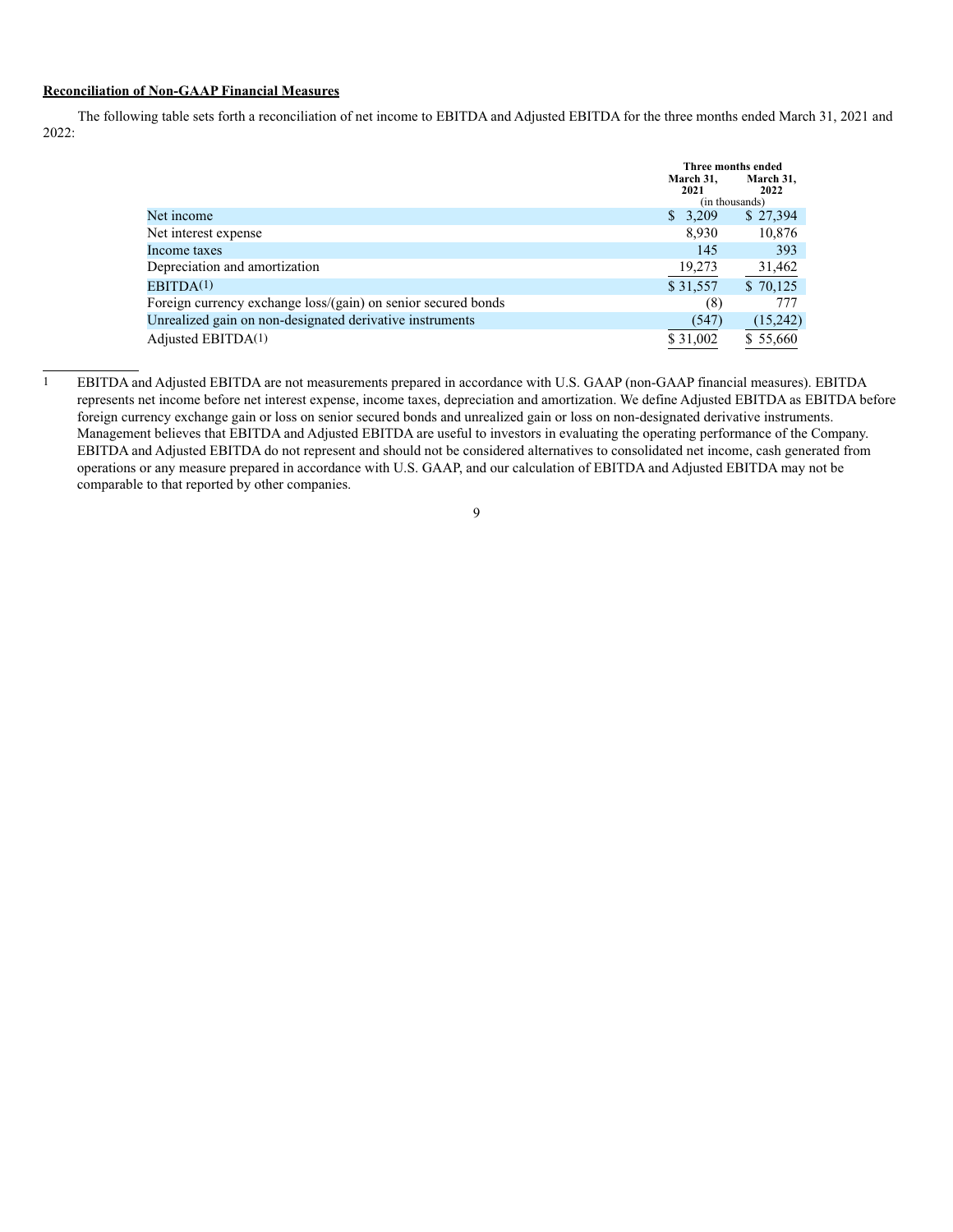### **Our Fleet**

The following table sets forth our vessels as of May 23, 2022:

| <b>Operating Vessel</b>                                | Year<br><b>Built</b> | <b>Vessel Size</b><br>(cbm) | <b>Employment</b><br><b>Status</b> | Current<br>Cargo         | Charter<br><b>Expiration Date</b> |
|--------------------------------------------------------|----------------------|-----------------------------|------------------------------------|--------------------------|-----------------------------------|
| Ethylene/ethane capable semi-refrigerated midsize      |                      |                             |                                    |                          |                                   |
| Navigator Aurora                                       | 2016                 | 37,300                      | Time Charter                       | Ethane                   | December 2026                     |
| Navigator Eclipse                                      | 2016                 | 37,300                      | Time Charter                       | Ethane                   | March 2026                        |
| Navigator Nova                                         | 2017                 | 37,300                      | Time Charter                       | Ethane                   | September 2026                    |
| Navigator Prominence                                   | 2017                 | 37,300                      | Time Charter                       | Ethane                   | January 2026                      |
| Ethylene/ethane capable semi-refrigerated handysize    |                      |                             |                                    |                          |                                   |
| Navigator Orion*                                       | 2000                 | 22,085                      | Time Charter                       | Ethane                   | September 2022                    |
| Navigator Pluto*                                       | 2000                 | 22,085                      | Spot Market                        | Ethylene                 |                                   |
| Navigator Saturn*                                      | 2000                 | 22,085                      | Time Charter                       | Ethane                   | June 2022                         |
| Navigator Venus*                                       | 2000                 | 22,085                      | Spot Market                        | Ethylene                 |                                   |
| Navigator Atlas*                                       | 2014                 | 21,000                      | Spot Market                        | Ethane                   |                                   |
| Navigator Europa*                                      | 2014                 | 21,000                      | Spot Market                        | Ethane                   |                                   |
| Navigator Oberon*                                      | 2014                 | 21,000                      | Spot Market                        | Ethylene                 |                                   |
| Navigator Triton*                                      | 2015                 | 21,000                      | Spot Market                        | Ethane                   |                                   |
| Navigator Umbrio*                                      | 2015                 | 21,000                      | Spot Market                        | Ethylene                 |                                   |
| Ethylene/ethane capable semi-refrigerated smaller size |                      |                             |                                    |                          |                                   |
| Happy Kestrel**                                        | 2013                 | 12,000                      | <b>Unigas Pool</b>                 |                          |                                   |
| Happy Osprey**                                         | 2013                 | 12,000                      | Unigas Pool                        |                          |                                   |
| Happy Peregrine**                                      | 2014                 | 12,000                      | <b>Unigas Pool</b>                 | $\overline{\phantom{0}}$ |                                   |
| Happy Albatross**                                      | 2015                 | 12,000                      | <b>Unigas Pool</b>                 |                          |                                   |
| Happy Avocet**                                         | 2017                 | 12,000                      | Unigas Pool                        |                          |                                   |
| Semi-refrigerated handysize                            |                      |                             |                                    |                          |                                   |
| Navigator Magellan                                     | 1998                 | 20,700                      | Spot Market                        | $\overline{\phantom{m}}$ |                                   |
| Navigator Aries                                        | 2008                 | 20,750                      | Time Charter                       | <b>LPG</b>               | January 2023                      |
| Navigator Capricorn                                    | 2008                 | 20,750                      | Time Charter                       | <b>LPG</b>               | June 2022                         |
| Navigator Gemini                                       | 2009                 | 20,750                      | Time Charter                       | <b>LPG</b>               | February 2023                     |
| Navigator Pegasus                                      | 2009                 | 22,200                      | Time Charter                       | Propylene                | August 2022                       |
| Navigator Phoenix                                      | 2009                 | 22,200                      | Spot Market                        | Propylene                |                                   |
| Navigator Scorpio                                      | 2009                 | 20,750                      | Spot Market                        | <b>LPG</b>               |                                   |
| Navigator Taurus                                       | 2009                 | 20,750                      | Spot Market                        | LPG                      |                                   |
| Navigator Virgo                                        | 2009                 | 20,750                      | Spot Market                        | <b>LPG</b>               |                                   |
| Navigator Leo                                          | 2011                 | 20,600                      | Time Charter                       | <b>LPG</b>               | December 2023                     |
| Navigator Libra                                        | 2012                 | 20,600                      | Time Charter                       | <b>LPG</b>               | December 2023                     |
| <b>Atlantic Gas</b>                                    | 2014                 | 22,000                      | Time Charter                       | <b>LPG</b>               | <b>July 2022</b>                  |
| <b>Adriatic Gas</b>                                    | 2015                 | 22,000                      | Spot Market                        | Propylene                |                                   |
| <b>Balearic Gas</b>                                    | 2015                 | 22,000                      | Spot Market                        |                          |                                   |
| <b>Celtic Gas</b>                                      | 2015                 | 22,000                      | Spot Market                        | <b>LPG</b>               |                                   |
| Navigator Centauri                                     | 2015                 | 21,000                      | Time Charter                       | <b>LPG</b>               | May 2023                          |
| Navigator Ceres                                        | 2015                 | 21,000                      | Time Charter                       | <b>LPG</b>               | June 2023                         |
| Navigator Ceto                                         | 2016                 | 21,000                      | Time Charter                       | LPG                      | May 2023                          |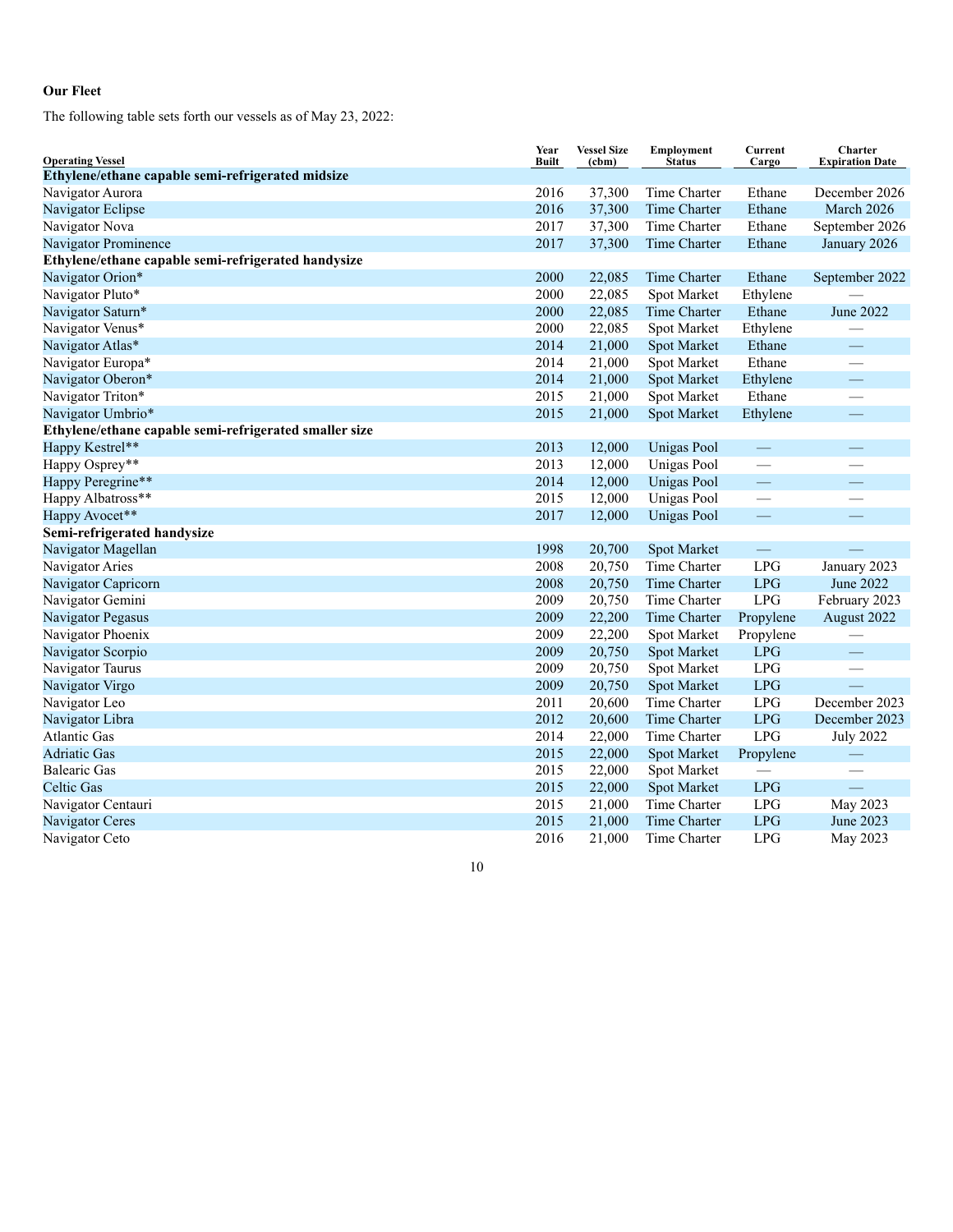| <b>Operating Vessel</b>        | Year<br><b>Built</b> | <b>Vessel Size</b><br>(cbm) | Employment<br><b>Status</b> | Current<br>Cargo                | <b>Charter</b><br><b>Expiration Date</b> |
|--------------------------------|----------------------|-----------------------------|-----------------------------|---------------------------------|------------------------------------------|
| Navigator Copernico            | 2016                 | 21,000                      | Time Charter                | LPG                             | June 2023                                |
| Bering Gas                     | 2016                 | 22,000                      | Spot Market                 | Butadiene                       |                                          |
| Navigator Luga                 | 2017                 | 22,000                      | Time Charter                | <b>LPG</b>                      | June 2023                                |
| Navigator Yauza                | 2017                 | 22,000                      | Time Charter                | LPG                             | June 2023                                |
| <b>Arctic Gas</b>              | 2017                 | 22,000                      | <b>Spot Market</b>          |                                 |                                          |
| Pacific Gas                    | 2017                 | 22,000                      | Spot Market                 | Butadiene                       |                                          |
| Semi-refrigerated smaller size |                      |                             |                             |                                 |                                          |
| Happy Falcon**                 | 2002                 | 3,770                       | Unigas Pool                 | $\overline{\phantom{a}}$        |                                          |
| Happy Condor**                 | 2008                 | 9,000                       | Unigas Pool                 | $\hspace{0.1mm}-\hspace{0.1mm}$ |                                          |
| Happy Pelican**                | 2012                 | 6,800                       | Unigas Pool                 | $\overbrace{\phantom{12333}}$   |                                          |
| Happy Penguin**                | 2013                 | 6,800                       | Unigas Pool                 | $\overline{\phantom{m}}$        |                                          |
| <b>Fully-refrigerated</b>      |                      |                             |                             |                                 |                                          |
| Navigator Glory                | 2010                 | 22,500                      | Time Charter                | Ammonia                         | May 2022                                 |
| Navigator Grace                | 2010                 | 22,500                      | Time Charter                | Ammonia                         | October 2022                             |
| Navigator Galaxy               | 2011                 | 22,500                      | Time Charter                | Ammonia                         | December 2022                            |
| Navigator Genesis              | 2011                 | 22,500                      | Time Charter                | Ammonia                         | January 2023                             |
| Navigator Global               | 2011                 | 22,500                      | Time Charter                | LPG                             | October 2022                             |
| Navigator Gusto                | 2011                 | 22,500                      | Time Charter                | Ammonia                         | March 2023                               |
| Navigator Jorf                 | 2017                 | 38,000                      | Time Charter                | Ammonia                         | August 2027                              |

*\* denotes our owned vessels that operate within the Luna Pool*

denotes our owned vessels that operate within the independently managed Unigas Pool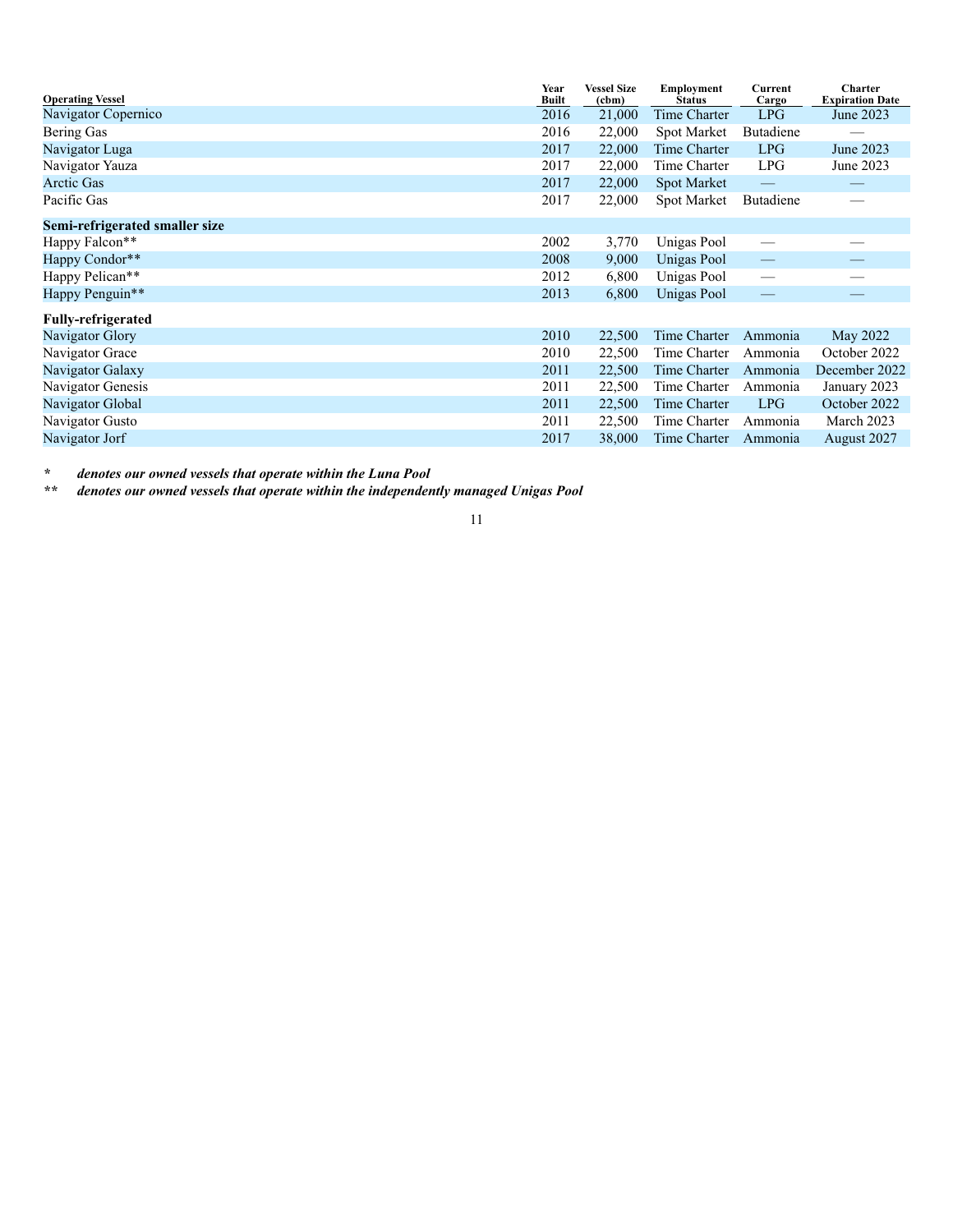#### **Conference Call Details:**

Tomorrow, Tuesday, May 24, 2022 at 11:00 A.M. ET, the Company's management team will host a conference call to discuss the preliminary financial results.

#### **Conference Call Details:**

Zoom Conference Call Details

Participants should register for the conference call and slide presentation through the following link: https://us06web.zoom.us/webinar/register/WN\_Uw3rM5rWTjuADbUifAa4DA

Or join by phone: United States: +1 929 205 6099 United Kingdom: +44 330 088 5830

For a full list of US and International numbers available please click on the link below: https://us06web.zoom.us/u/kcgtn9txX9

Webinar ID: 853 5671 2999 Passcode: 361151

The conference call and slide presentation will be available for replay on the company's website - www.navigatorgas.com - under Investors Centre and Key Dates.

#### **Audio Webcast:**

There will also be a live, and then archived, webcast of the conference call, available through the Company's website (www.navigatorgas.com). To listen to the live and archived audio file, visit our website www.navigatorgas.com and click on Key Dates under our Investors Centre page. Participants to the live webcast should register on the website approximately 10 minutes prior to the start of the webcast.

#### **Navigator Gas**

#### **Attention: Investor Relations Department - investorrelations@navigatorgas.com**

London: 10 Bressenden Place, London, SW1E 5DH. Tel: +44 (0)20 7340 4850

#### **About Us**

Navigator Holdings Ltd. is the owner and operator of the world's largest fleet of handysize liquefied gas carriers and a global leader in the seaborne transportation of petrochemical gases, such as ethylene and ethane, liquefied petroleum gas ("LPG") and ammonia and owns a 50% share, through a joint venture, in an ethylene export marine terminal at Morgan's Point, Texas on the Houston Ship Channel, USA. Navigator's fleet consists of 53 semior fully-refrigerated liquefied gas carriers, 21 of which are ethylene and ethane capable. The Company plays a vital role in the liquefied gas supply chain for energy companies, industrial consumers and commodity traders, with its sophisticated vessels providing an efficient and reliable 'floating pipeline' between the parties, connecting the world today, creating a sustainable tomorrow.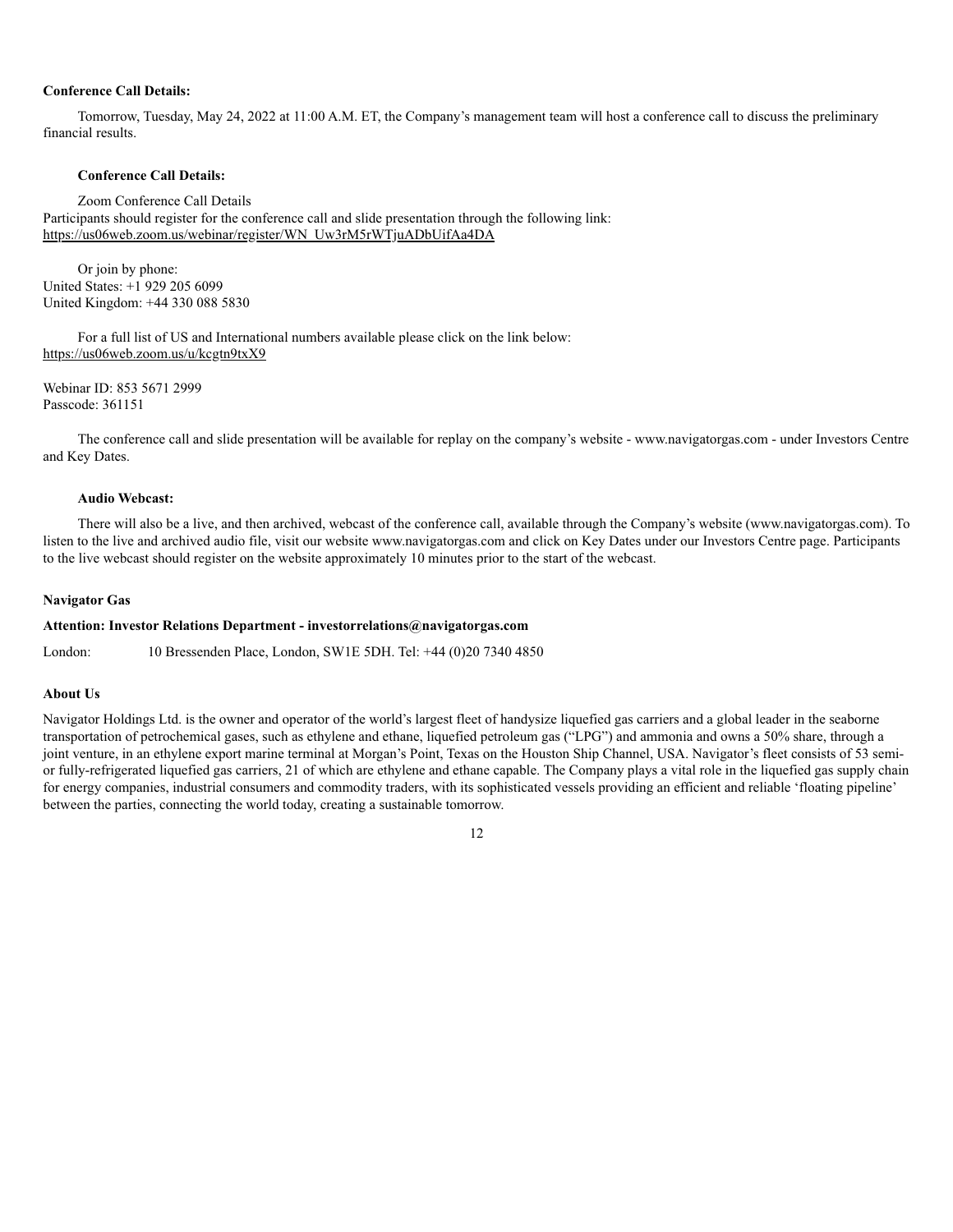#### **Navigator Holdings Ltd. Consolidated Balance Sheets (Unaudited)**

|                                                                                                        | December 31, 2021 |                                   |             | March 31, 2022 |  |
|--------------------------------------------------------------------------------------------------------|-------------------|-----------------------------------|-------------|----------------|--|
|                                                                                                        |                   | (in thousands, except share data) |             |                |  |
| Assets                                                                                                 |                   |                                   |             |                |  |
| <b>Current assets</b>                                                                                  |                   |                                   |             |                |  |
| Cash, cash equivalents and restricted cash                                                             | $\mathbb{S}$      | 124,223                           | \$          | 168,120        |  |
| Accounts receivable, net of allowance for credit losses of \$1,003 (December 31, 2021: \$1,105)        |                   | 31,906                            |             | 21,674         |  |
| Accrued income                                                                                         |                   | 6,150                             |             | 7,102          |  |
| Prepaid expenses and other current assets                                                              |                   | 16,293                            |             | 20,855         |  |
| Bunkers and lubricant oils                                                                             |                   | 13,171                            |             | 14,141         |  |
| Insurance receivable                                                                                   |                   | 6,857                             |             | 6,502          |  |
| Amounts due from related parties                                                                       |                   | 16,736                            |             | 24,627         |  |
| Total current assets                                                                                   |                   | 215,336                           |             | 263,021        |  |
| <b>Non-current assets</b>                                                                              |                   |                                   |             |                |  |
| Vessels, net                                                                                           |                   | 1,763,252                         | 1,736,617   |                |  |
| Asset held for sale                                                                                    |                   | 25,944                            |             |                |  |
| Property, plant and equipment, net                                                                     |                   | 330                               |             | 262            |  |
| Intangible assets, net of accumulated amortization of \$417 (December 31, 2021: \$387)                 |                   | 400                               |             | 339            |  |
| Equity method investments                                                                              |                   | 150,209                           |             | 149,119        |  |
| Derivative assets                                                                                      |                   | 579                               |             | 9,889          |  |
| Right-of-use asset for operating leases                                                                |                   | 923                               |             | 4,998          |  |
| Prepaid expenses and other non-current assets                                                          |                   | 452                               |             | 1,134          |  |
| Total non-current assets                                                                               |                   | 1,942,089                         | 1,902,358   |                |  |
| <b>Total assets</b>                                                                                    | \$                | 2,157,425                         | \$2,165,379 |                |  |
| Liabilities and stockholders' equity                                                                   |                   |                                   |             |                |  |
| <b>Current liabilities</b>                                                                             |                   |                                   |             |                |  |
| Current portion of secured term loan facilities, net of deferred financing costs                       | \$                | 148,570                           | \$          | 162,164        |  |
| Current portion of operating lease liabilities                                                         |                   | 381                               |             | 283            |  |
| Accounts payable                                                                                       |                   | 11,600                            |             | 15,269         |  |
| Accrued expenses and other liabilities                                                                 |                   | 20,247                            |             | 22,150         |  |
| Accrued interest                                                                                       |                   | 5,211                             |             | 3,426          |  |
| Deferred income                                                                                        |                   | 18,510                            |             | 19,796         |  |
| Amounts due to related parties                                                                         |                   | 224                               |             | 357            |  |
| Total current liabilities                                                                              |                   | 204,743                           |             | 223,445        |  |
| <b>Non-current liabilities</b>                                                                         |                   |                                   |             |                |  |
| Secured term loan and revolving credit facilities, net of current portion and deferred financing costs |                   | 604,790                           |             | 569,157        |  |
| Senior secured bond, net of deferred financing costs                                                   |                   | 67,688                            |             | 68,529         |  |
| Senior unsecured bond, net of deferred financing costs                                                 |                   | 98,551                            |             | 98,650         |  |
| Derivative liabilities                                                                                 |                   | 8,800                             |             | 2,869          |  |
| Operating lease liabilities, net of current portion                                                    |                   | 522                               |             | 4,550          |  |
| Amounts due to related parties                                                                         |                   | 54,877                            |             | 53,249         |  |
| Total non-current liabilities                                                                          |                   | 835,228                           |             | 797,004        |  |
| <b>Total Liabilities</b>                                                                               |                   | 1,039,971                         | 1,020,449   |                |  |
| <b>Commitments and contingencies</b>                                                                   |                   |                                   |             |                |  |
| <b>Stockholders' equity</b>                                                                            |                   |                                   |             |                |  |
| Common stock—\$.01 par value per share; 400,000,000 shares authorized; 77,256,145 shares issued and    |                   |                                   |             |                |  |
| outstanding, (December 31, 2021: 77,180,429)                                                           |                   | 772                               |             | 772            |  |
| Additional paid-in capital                                                                             |                   | 797,324                           |             | 797,461        |  |
| Accumulated other comprehensive loss                                                                   |                   | (253)                             |             | (308)          |  |
| Retained earnings                                                                                      |                   | 316,008                           |             | 343,046        |  |
| <b>Total Navigator Holdings Ltd. stockholders' equity</b>                                              |                   | 1,113,851                         | 1,140,971   |                |  |
| Non-controlling interest                                                                               |                   | 3,603                             |             | 3,959          |  |
| Total equity                                                                                           |                   | 1,117,454                         |             | 1,144,930      |  |
| <b>Total liabilities and equity</b>                                                                    |                   |                                   |             |                |  |
|                                                                                                        | \$                | 2,157,425                         | \$2,165,379 |                |  |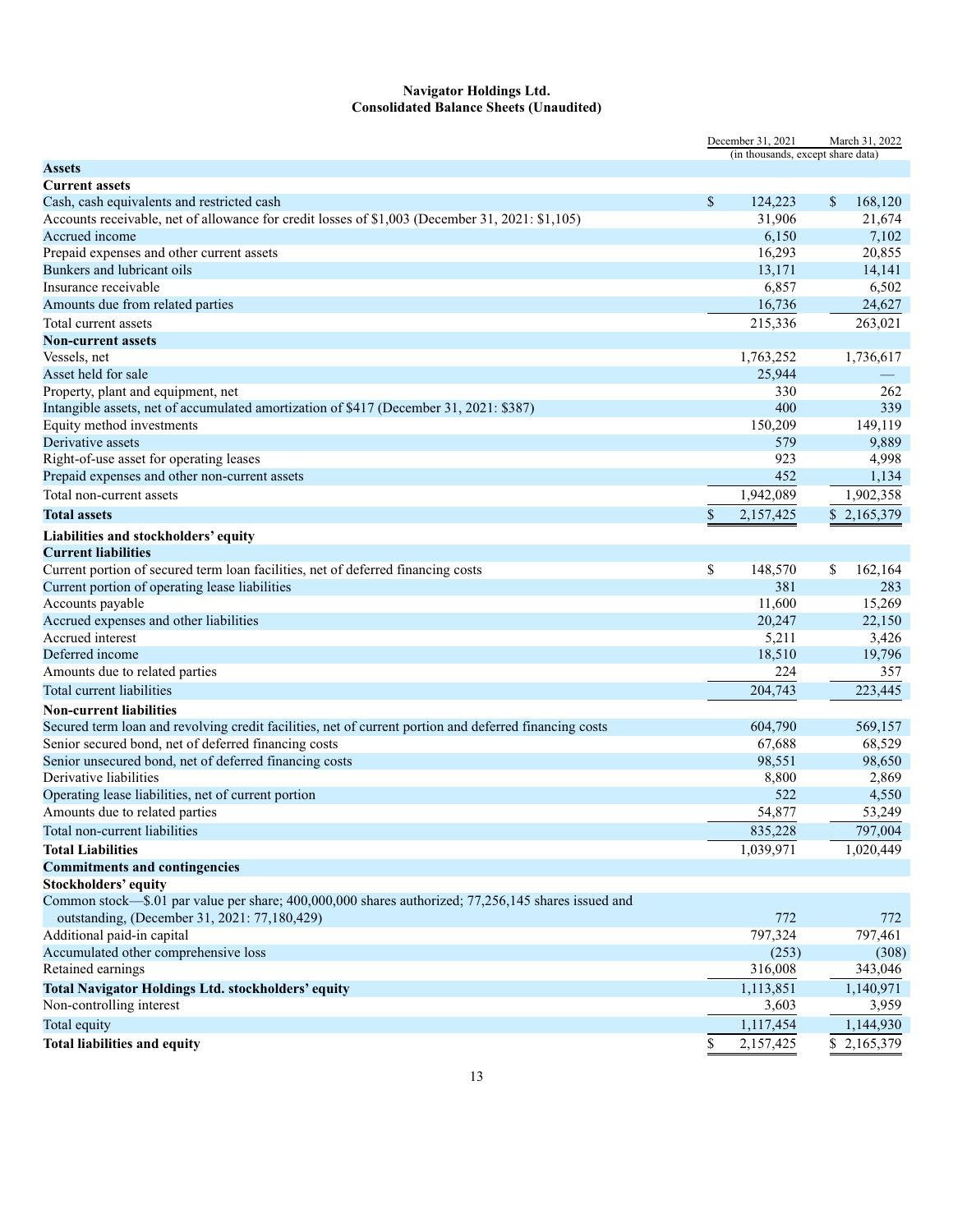#### **Navigator Holdings Ltd. Consolidated Statements of Operations (Unaudited)**

|                                                                             | Three months ended<br>March 31.<br>(in thousands except share data) |            |               |            |
|-----------------------------------------------------------------------------|---------------------------------------------------------------------|------------|---------------|------------|
|                                                                             |                                                                     | 2021       |               | 2022       |
| <b>Revenues</b><br>Operating revenues                                       | \$                                                                  | 80,508     | \$            | 100,396    |
| Operating revenues - Unigas Pool                                            |                                                                     |            |               | 13,504     |
| Operating revenues - Luna Pool collaborative arrangements                   |                                                                     | 5,240      |               | 5,877      |
| <b>Total operating revenues</b>                                             | \$                                                                  | 85,748     | $\mathbb{S}$  | 119,777    |
| <b>Expenses</b>                                                             |                                                                     |            |               |            |
| <b>Brokerage commissions</b>                                                |                                                                     | 1,193      |               | 1,407      |
| Voyage expenses                                                             |                                                                     | 15,616     |               | 20,796     |
| Voyage expenses - Luna Pool collaborative arrangements                      |                                                                     | 4,132      |               | 4,590      |
| Vessel operating expenses                                                   |                                                                     | 26,992     |               | 38,051     |
| Depreciation and amortization                                               |                                                                     | 19,273     |               | 31,462     |
| General and administrative costs                                            |                                                                     | 6,280      |               | 6,343      |
| Profit from sale of vessel                                                  |                                                                     |            |               | (478)      |
| Other Income                                                                |                                                                     | (72)       |               | (89)       |
| <b>Total operating expenses</b>                                             |                                                                     | 73,414     |               | 102,082    |
| <b>Operating income</b>                                                     |                                                                     | 12,334     |               | 17,695     |
| Other income/(expense)                                                      |                                                                     |            |               |            |
| Foreign currency exchange gain/(loss) on senior secured bonds               |                                                                     | 8          |               | (777)      |
| Unrealized gain on non-designated derivative instruments                    |                                                                     | 547        |               | 15,242     |
| Interest expense                                                            |                                                                     | (8,961)    |               | (10, 963)  |
| Interest income                                                             |                                                                     | 31         |               | 87         |
| Income before income taxes and share of result of equity method investments |                                                                     | 3,959      |               | 21,284     |
| Income taxes                                                                |                                                                     | (145)      |               | (393)      |
| Share of result of equity method investments                                |                                                                     | (605)      |               | 6,503      |
| Net income                                                                  |                                                                     | 3,209      |               | 27,394     |
| Net income attributable to non-controlling interest                         |                                                                     | (389)      |               | (356)      |
| Net income attributable to stockholders of Navigator Holdings Ltd.          | \$                                                                  | 2,820      | $\mathbb{S}$  | 27,038     |
| Earnings per share attributable to stockholders of Navigator Holdings Ltd.: |                                                                     |            |               |            |
| Basic and diluted:                                                          | \$                                                                  | 0.05       | $\mathcal{S}$ | 0.35       |
| Weighted average number of shares outstanding:                              |                                                                     |            |               |            |
| Basic:                                                                      |                                                                     | 55,900,206 |               | 77,193,048 |
| Diluted:                                                                    |                                                                     | 56,240,142 |               | 77,518,604 |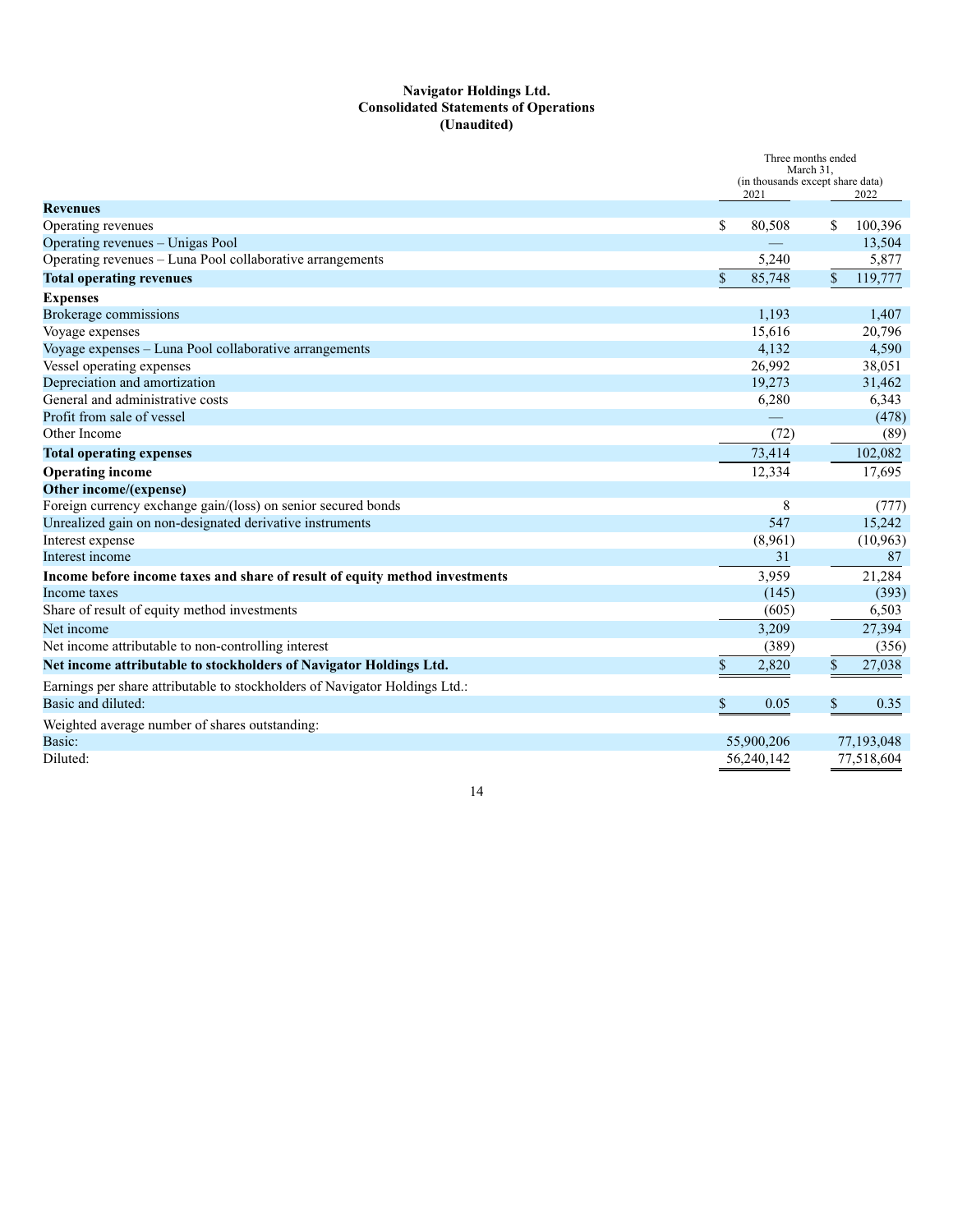#### **Navigator Holdings Ltd. Consolidated Statements of Cash Flows (Unaudited)**

|                                                                                  | Three months<br>ended<br>March 31,<br>2021<br>(in thousands) | Three months<br>ended<br>March 31,<br>2022<br>(in thousands) |  |
|----------------------------------------------------------------------------------|--------------------------------------------------------------|--------------------------------------------------------------|--|
| <b>Cash flows from operating activities</b><br>Net income                        | \$<br>3,209                                                  | 27,394<br>S                                                  |  |
| Adjustments to reconcile net income to net cash provided by operating activities |                                                              |                                                              |  |
| Unrealized gain on non-designated derivative instruments                         | (547)                                                        | (15,242)                                                     |  |
| Depreciation and amortization                                                    | 19,273                                                       | 31,462                                                       |  |
| Payment of drydocking costs                                                      | (2,652)                                                      | (4, 426)                                                     |  |
| Amortization of share-based compensation                                         | 298                                                          | 137                                                          |  |
| Amortization of deferred financing costs                                         | 840                                                          | 1,002                                                        |  |
| Share of result of equity method investments                                     | 606                                                          | (6,503)                                                      |  |
| Insurance claim receivable                                                       | (309)                                                        | (516)                                                        |  |
| Profit from sale of vessel                                                       |                                                              | (478)                                                        |  |
| Unrealized foreign exchange (gains)/losses on senior secured bonds               | (8)                                                          | 777                                                          |  |
| Other unrealized foreign exchange losses/(gains)                                 | 76                                                           | (48)                                                         |  |
| Changes in operating assets and liabilities                                      |                                                              |                                                              |  |
| Accounts receivable                                                              | (12, 248)                                                    | 10,232                                                       |  |
| Bunkers and lubricant oils                                                       | (1,172)                                                      | (970)                                                        |  |
| Accrued income, prepaid expenses and other current assets                        | 12,971                                                       | (6,196)                                                      |  |
| Accounts payable, accrued interest, accrued expenses and other liabilities       | 5,718                                                        | 5,147                                                        |  |
| Amounts from related parties                                                     | 3,130                                                        | (7,758)                                                      |  |
| Net cash provided by operating activities                                        | 29,185                                                       | 34,014                                                       |  |
| <b>Cash flows from investing activities</b>                                      |                                                              |                                                              |  |
| Additions to vessels and equipment                                               | (193)                                                        | (546)                                                        |  |
| Contributions to equity method investments                                       | (4,000)                                                      |                                                              |  |
| Distributions from equity method investments                                     | 850                                                          | 7,593                                                        |  |
| Purchase of other property, plant and equipment and intangibles                  | (29)                                                         | (2)                                                          |  |
| Net proceeds from sale of vessels                                                |                                                              | 26,449                                                       |  |
| Insurance recoveries                                                             | 411                                                          | 871                                                          |  |
| Net cash (used in)/provided by investing activities                              | (2,961)                                                      | 34,365                                                       |  |
| <b>Cash flows from financing activities</b>                                      |                                                              |                                                              |  |
| Proceeds from the terminal credit facility                                       | 18,000                                                       |                                                              |  |
| Direct financing cost of secured term loan and revolving credit facilities       | (26)                                                         |                                                              |  |
| Repayment of secured term loan facilities and revolving credit facilities        | (16, 446)                                                    | (22, 854)                                                    |  |
| Repayment of refinancing of vessel to related parties                            | (1,774)                                                      | (1,628)                                                      |  |
| Net cash used in financing activities                                            | (246)                                                        | (24, 482)                                                    |  |
| Net increase in cash, cash equivalents and restricted cash                       | 25,978                                                       | 43,897                                                       |  |
| Cash, cash equivalents and restricted cash at beginning of period                | 59,271                                                       | 124,223                                                      |  |
| Cash, cash equivalents and restricted cash at end of period                      | \$<br>85,249                                                 | $\mathbb{S}$<br>168,120                                      |  |
| <b>Supplemental Information</b>                                                  |                                                              |                                                              |  |
| Total interest paid during the period, net of amounts capitalized                | \$<br>9,991                                                  | \$<br>11,606                                                 |  |
| Total tax paid during the period                                                 | \$                                                           | \$                                                           |  |